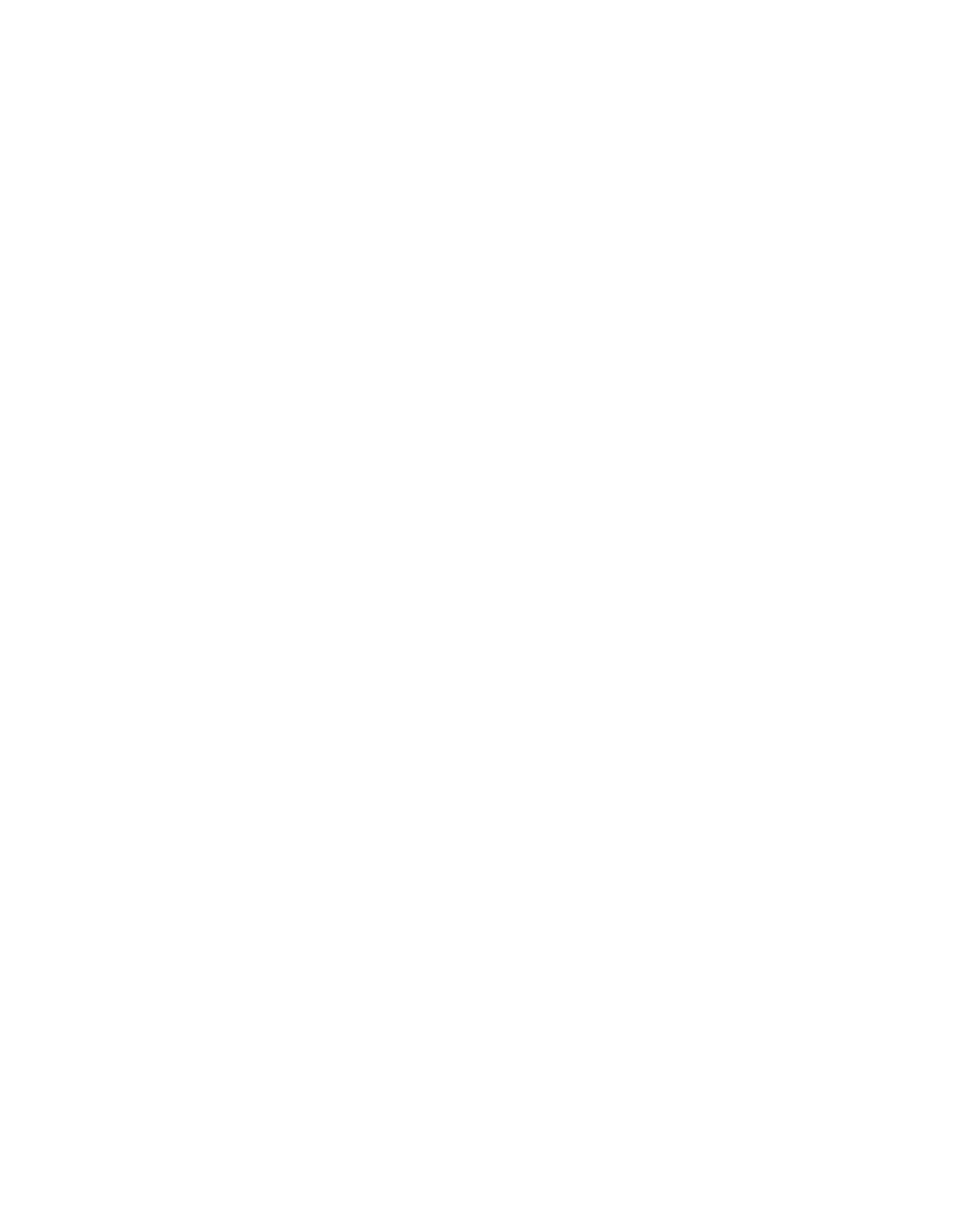# **TABLE OF CONTENTS**

| e. Diagnosis and appropriate treatment for underlying issues 14.         |  |
|--------------------------------------------------------------------------|--|
|                                                                          |  |
|                                                                          |  |
|                                                                          |  |
|                                                                          |  |
|                                                                          |  |
|                                                                          |  |
| Lesson #1: You can't do everything at once (the importance of focus) 17. |  |

Lesson #2: You have to have the right people on the bus and in the right seats.....17.<br>Lesson #3: A clear and common vision for the Court and effective communication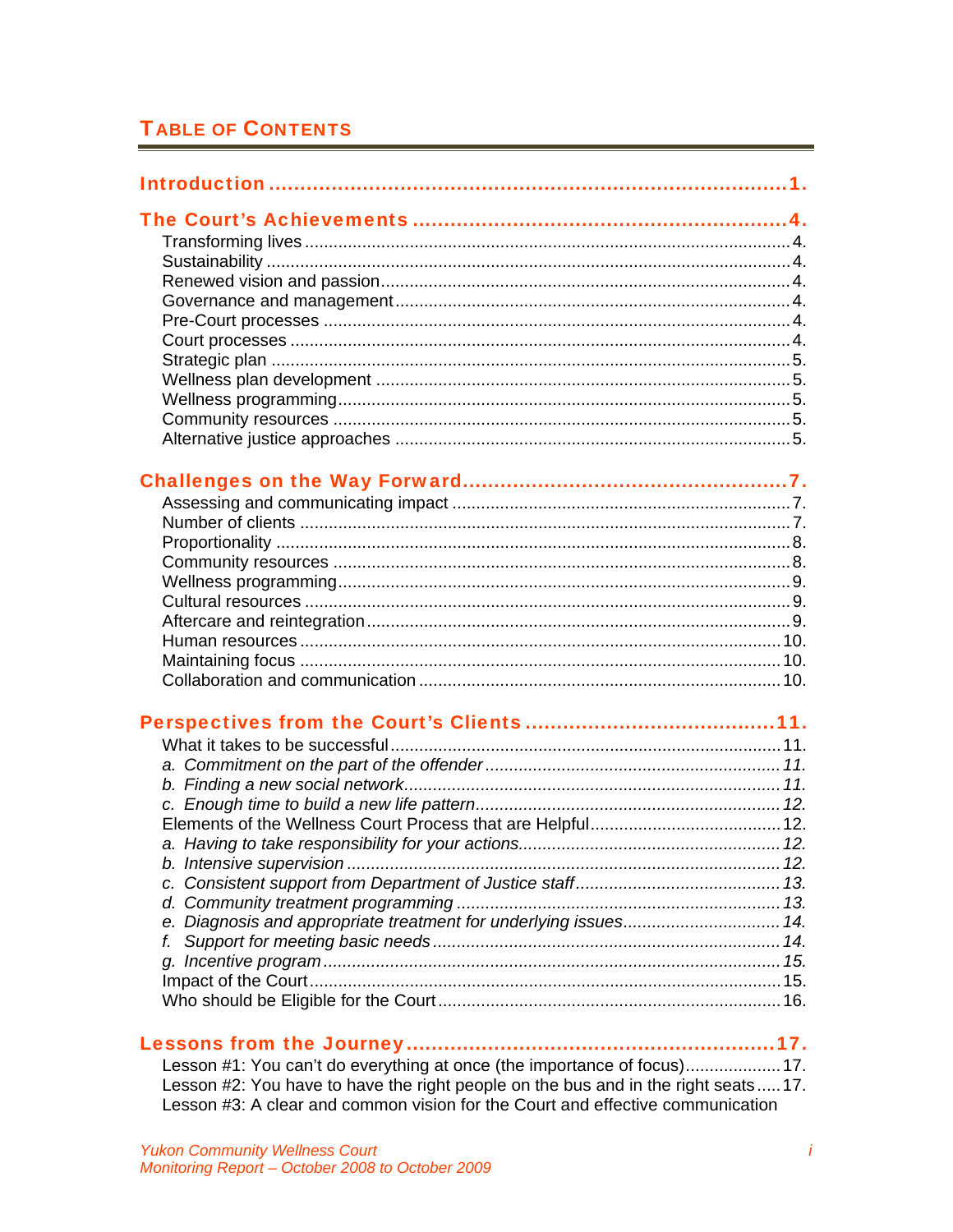| of that vision to a variety of audiences is a crucial ingredient for success17.              |      |
|----------------------------------------------------------------------------------------------|------|
| Lesson #4: Achieving real outcomes and demonstrating the Court's effectiveness               |      |
| Lesson #5: It takes time to build the necessary collaboration among all                      |      |
|                                                                                              |      |
| Lesson #6: Key programming elements contribute to the Court's success 18.                    |      |
| Lesson #7: The Court Coordinator's role requires a degree of autonomy 19.                    |      |
|                                                                                              |      |
| Lesson #9: It has been easier to build in-house capacity than to strengthen                  |      |
|                                                                                              |      |
|                                                                                              |      |
|                                                                                              | 20.  |
| Recommendation #1: Hold a retreat with key implementation partners and                       |      |
|                                                                                              |      |
| Recommendation #2: Develop a clear outcome/impact evaluation methodology  20.                |      |
| Recommendation #3: Define and resource First Nations cultural contributions                  |      |
|                                                                                              |      |
| Recommendation #4: Develop a strategy for attracting more clients to the Court 21.           |      |
| Recommendation #5: Aftercare and reintegration programming development is<br>a key next step | .21. |
| Recommendation #6: Use the Court's strategic plan as a tool for maintaining                  |      |
|                                                                                              |      |
| Recommendation #7: Continue a strong focus on enhancing access to                            |      |
|                                                                                              | 22.  |
| Recommendation #8: Bring a client advocate/support work on board as soon                     | 22.  |
|                                                                                              |      |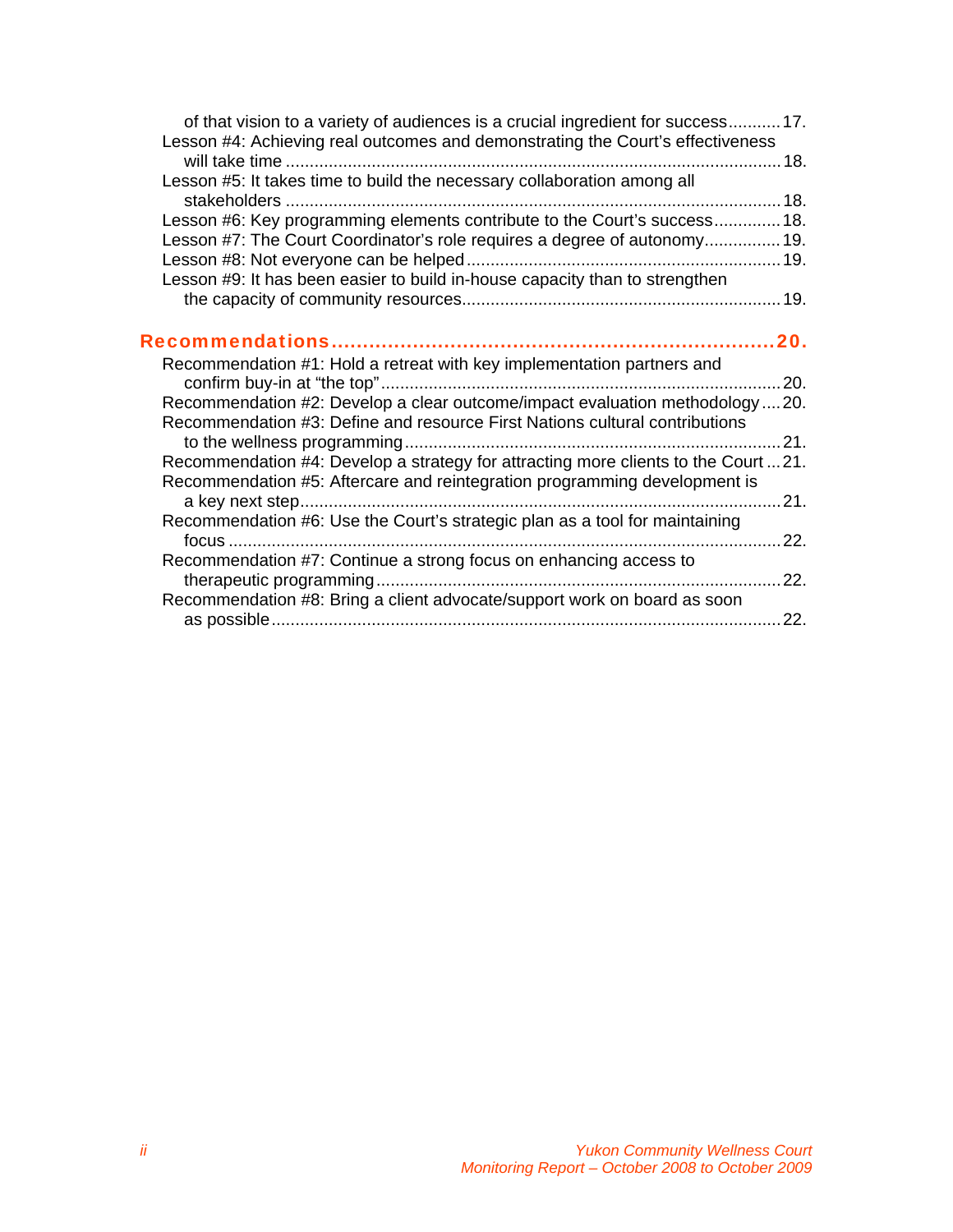# INTRODUCTION

The Yukon Community Wellness Court was established in May of 2007. The first quarter of its operation was dedicated to establishing its operational policies, including selection criteria, and intake and assessment processes and tools. Another task essential to this phase included reaching out to a variety of community partners whose involvement is essential to the success of the Court, including government and nongovernment programs offering wellness-related and other support services, as well as identifying businesses that could support the client incentive system. Also critical was contracting the services of a part-time Court coordinator, as well as the services of an external monitor.

By January 2008, the Court had 10 clients, 3 of whom had completed the assessment and planning process and were implementing their wellness plans. The wellness plans were proving to be an effective structure for the use of the Judge and probation officers for the type of intensive supervision process called for by the Court. The Steering Committee had developed, with the support of the external monitor, a theory of change document and monitoring framework. The most significant challenge for the Court continued to be the development of a comprehensive wellness program that could meet the diverse needs of its clients and build on community resources. Another ongoing challenge was the integration of Aboriginal resources and approaches to wellness into the Court's processes and services.

As of the end of April that year, the Court had gained considerable experience in working with clients at all stages of the process except for graduation and planning for after care. The challenge of providing services for clients with such a broad range of issues as outlined in the Court's formative documents—addictions, mental health challenges and cognitive impairment issues (which includes FASD)—continued to be a concern, however. It was proving difficult to find relevant and consistent communitybased services and expecting Department of Justice personnel to be able to cover all these needs was not realistic. As well, as the many stakeholders who needed to collaborate in order to implement the Court—from the Judge, the Court personnel, addictions counselors, mental health practitioners, defense attorneys, crown prosecutors, the Court Coordinator and community-based services—continued to play their roles, differences in approach and perspective became increasingly visible. In spite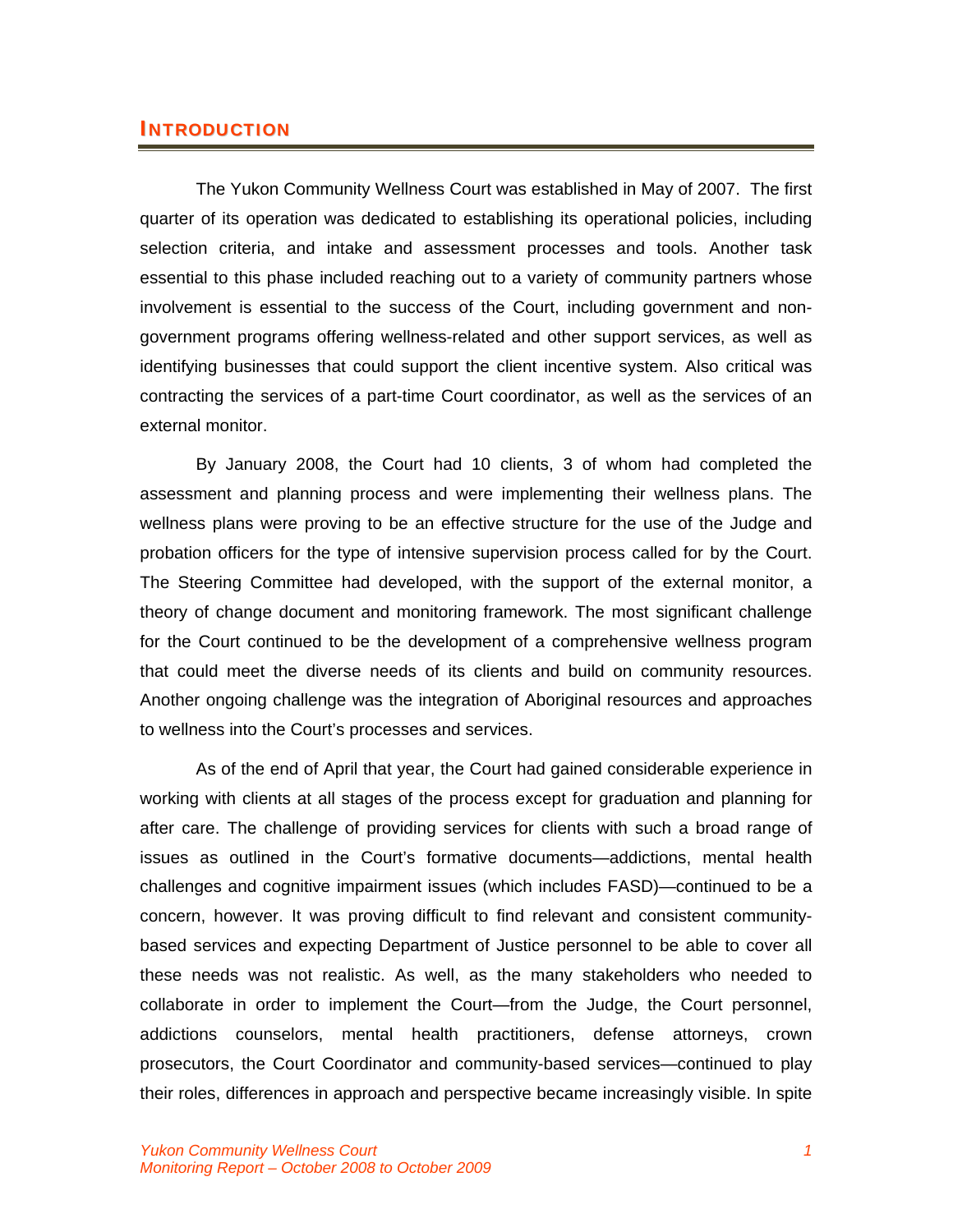of these significant challenges, the Court continued to refine its procedures and to explore avenues for expanding the scope of wellness services available to clients.

At the beginning of October 2008, 13 offenders who were either currently part of the Community Wellness Court or who were accepted into the Court but did not complete the process were interviewed about their experiences and perceptions. These individuals provided a consistently positive account of the Court's impact on their lives. Even those individuals who elected not to complete their wellness program emphasized positive features of the Court, such as the following: 1) its role in helping people take responsibility for changing their own lives and dealing with the consequences when they make poor choices; 2) access to resources such as counseling, diagnosis and treatment for mental and physical health issues, addictions treatment, and help in finding housing; 3) the case management system that consists of a team of professionals who work together to address the complex life issues that people before the Court face; 4) the knowledge that someone cares and will be there for you; and 5) the support the Court offers in helping people make life goals and achieve those goals one step at a time (goals such as employment, further education, repairing family relationships, staying clean and sober, and staying out of trouble). At the same time, the offenders asked for clearer information about the Court's purpose, processes, programs, timelines and benchmarks for progress. They also noted that the wellness programming that clients of the Court were being offered did not differ in any noticeable way from that which is available to other offenders or to individuals not in trouble with the law who are seeking help for their addictions and mental health issues.

Other challenges at this point in the Court's development included the ongoing tension between the time and commitment required to benefit from therapeutic processes (which could possibility be up to 2 years for some offenders) and the principle of proportionality that recognizes that the length of a sentence must be proportional to the severity of the crime. This tension was being played out in the number of referrals to the Court from defense attorneys who were questioning whether the length of time that clients were being asked to remain under Court supervision was in the best interests of some of those clients. Another limiting factor at this point was the ongoing shortage of staff in the Department of Justice with the mandate to provide wellness programming. Both mental health practitioner positions were vacant, one addictions counselor had retired and the other was on leave.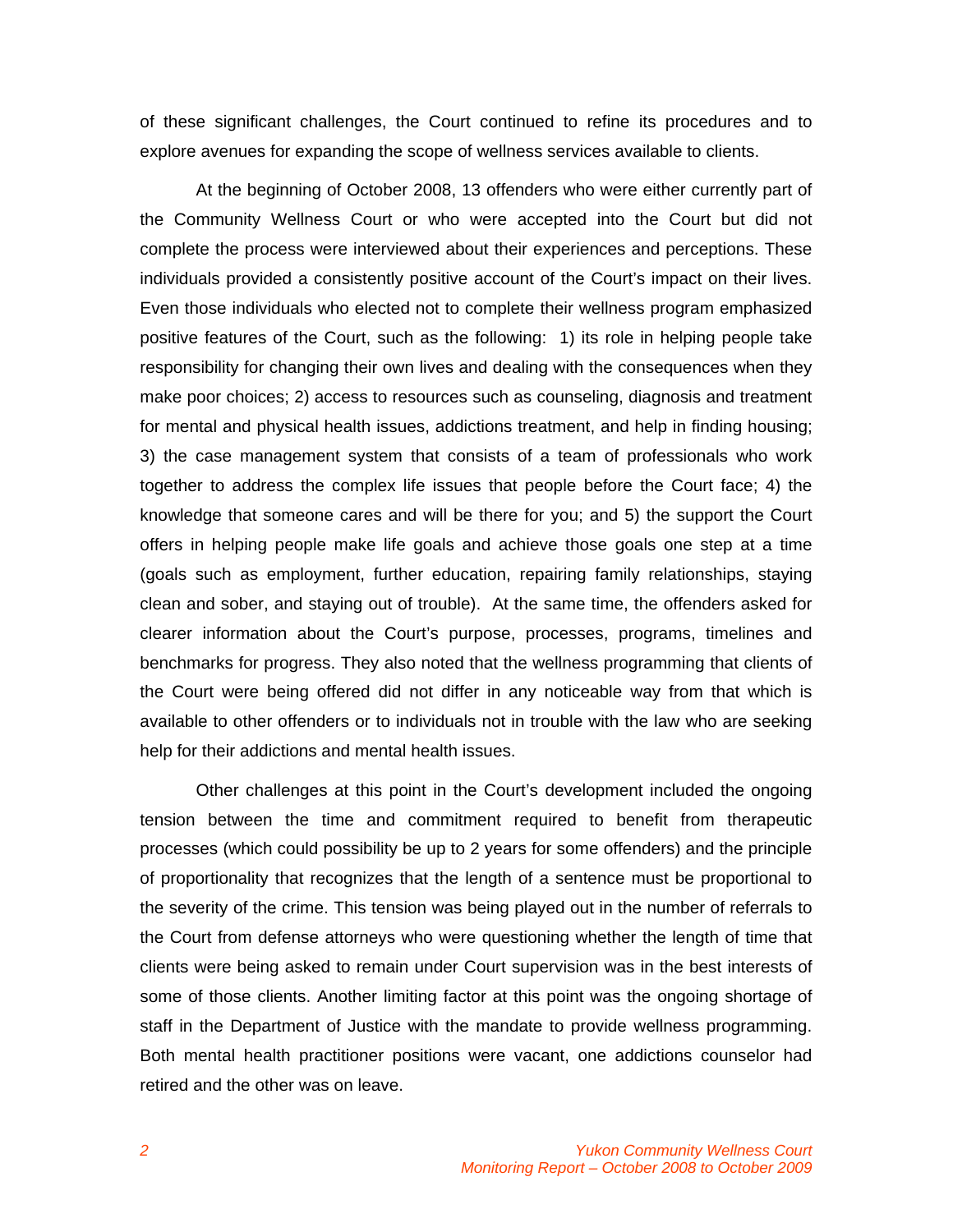For the next year, the Court focused on addressing some of the significant challenges outlined above, as well as consolidating its considerable progress in mainstreaming this innovative program within the overall justice framework for the Territory. A further 3-year funding mandate had been secured, and the Court was being held on a bi-weekly basis. By the middle of October 2009, the Court had graduated 4 clients and was benefiting from a significant base of experience about how it can make a very real differences in the lives of its clients, their families and other members of society that are impacted by their actions.

This report attempts to capture the most significant features of the Court's development over the past year. Its findings are based on interviews with 7 of the Court's clients, as well as its core implementers; namely, the presiding Judge, the Director of Court Services, the Director of Client Services, the Court Coordinator, three probation officers (including the officer tasked with coordinating the Department's services), the Crown Prosecutors, three defense attorneys and the Council for Yukon First Nations Aboriginal Court Worker. As well, a meeting of the CWC Steering Committee provided valuable insights into the past year's accomplishments and the significant challenges facing the Court in the months ahead.

Drawing on this rich data, the monitoring report represented by this document has been organized into the following five sections:

- Part One: The Court's Achievements
- Part Two: Challenges on the Way Forward
- Part Three: Perspectives from the Court's Clients
- Part Four: Lessons from the Journey
- Part Five: Recommendations

A companion document to the summary evaluation contained in this report has been compiled that presents the story of the start-up and early implementation phases of the Yukon Community Wellness Court as a case study. This material will situate the CWC within the larger context of the literature and growing body of experience related to therapeutic courts in Canada and elsewhere. It is clear that the Yukon CWC has a significant contribution to make to the field, not only because of the very ambitious goals it set for itself, but also because of the unique societal and geographic context within which it is operating.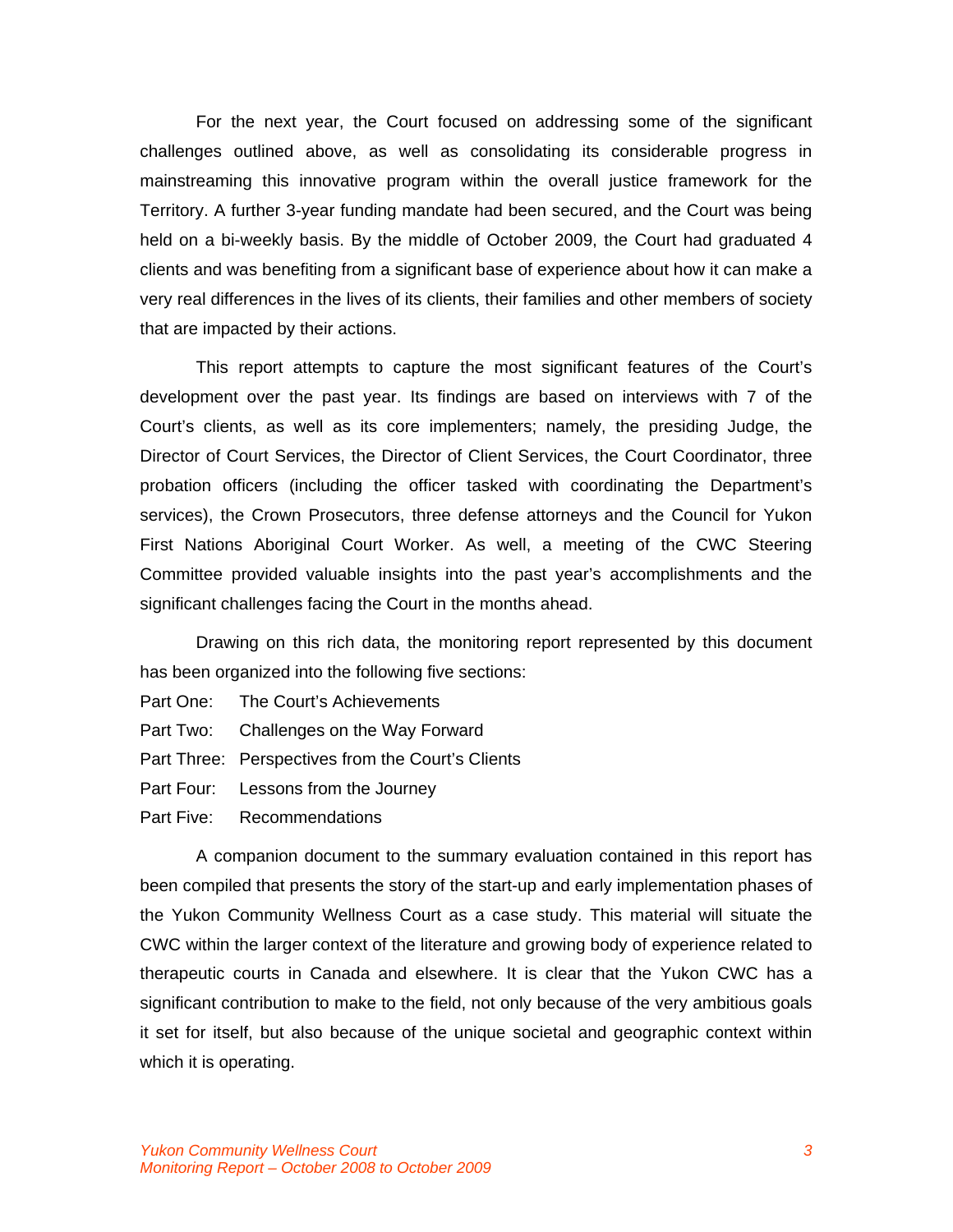# PART ONE: THE COURT'S ACHIEVEMENTS

What follows are very brief highlights of the Court's achievements over the course of the past year.

- 1. **Transforming lives** The Court is making a difference in the lives of participating offenders, as well as on the lives of their family members, friends and other people in the community. This is true for the four individuals who have graduated from the Court, and also for those who are at other stages of their wellness journey. Part Three shares the heartfelt comments made by some of these individuals during the interviews that informed this report.
- 2. **Sustainability** The Court has secured funding for the next three years of its operation. This window of time should allow it to more fully develop the wellness programming available to participating offenders, as well as to firmly establish its contribution to crime reduction. Not only is the Court meeting the needs of clients, but it is also a good fit for the larger societal issues prevalent in the Yukon.
- 3. **Renewed vision and passion** There were periods during the Court's work since its inception in 2007 when the challenges of achieving collaboration among key implementers and of building effective processes seemed to dwarf the capacity of those involved to maintain their enthusiasm and commitment. The key implementers report that the Court's progress in the past year has resulted in a clearer focus and a sense of renewed optimism, passion and enthusiasm.
- 4. Governance and management The governance and management structure for the Court has been operating effectively. The Judge has provided valuable leadership and the Coordinator has been successful in playing a valuable role. Although the Steering Committee is not meeting frequently, it has achieved a level of collaboration and a focus that allows it to make decisions on issues as they arise.
- 5. Pre-Court processes The pre-Court process is working well. Having the Judge participate has made a difference. For the most part, all the stakeholders are able to reach consensus. The Court Worker from CYFN is a valuable addition to the team.
- 6. **Court processes** The Court is sitting every two weeks and the process is operating smoothly.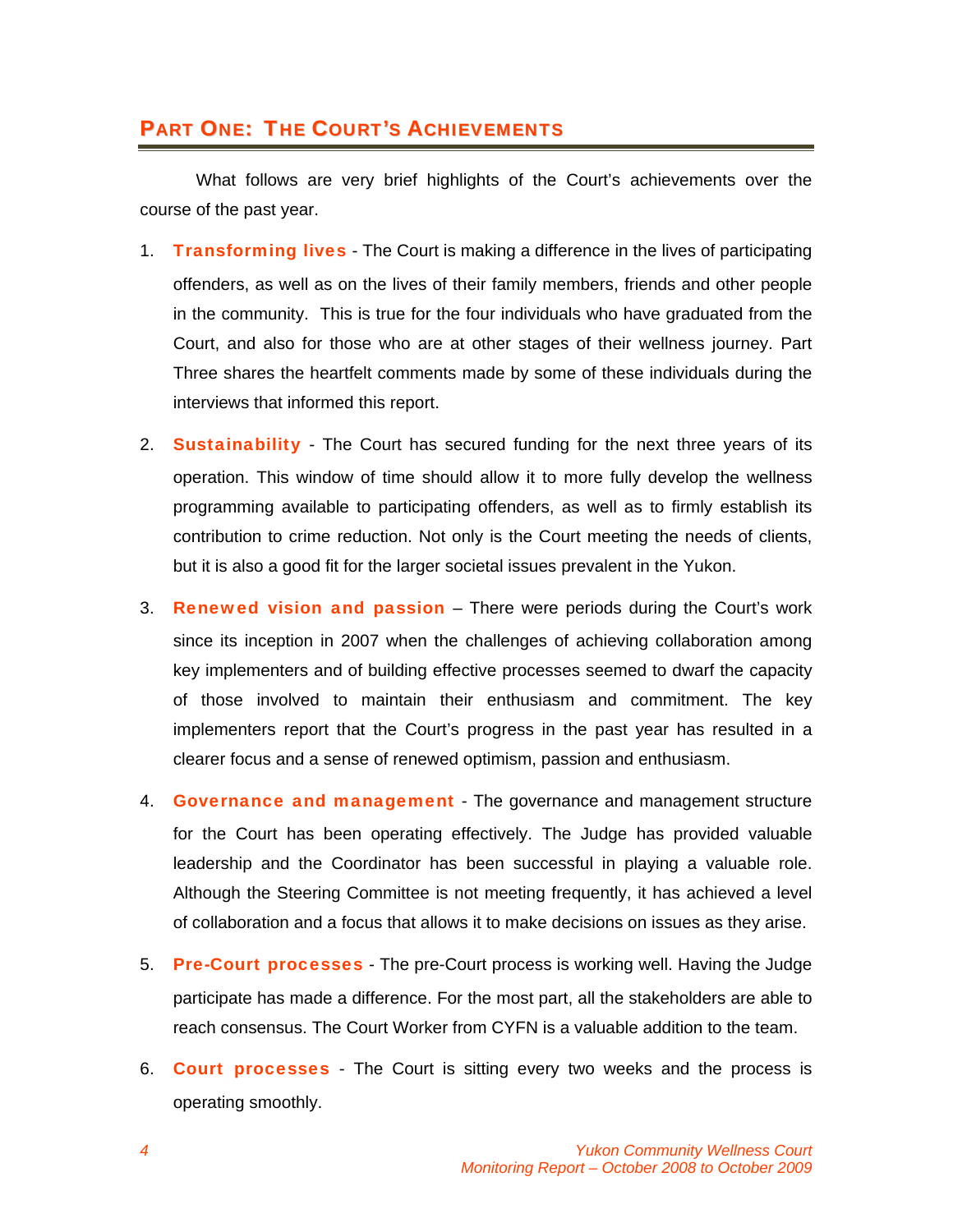- 7. **Strategic plan** The Court now has a draft strategic plan that sets out clear goals for the next stages of its development. Eight key lines of action have been identified for priority attention during the 2009 – 2011 period: a) more clearly assessing CWC impacts; b) fostering even better collaboration among CWC partners; c) improving communication and education about the Court to offenders; the public and decision-makers; d) enhancing programming related to FASD and mental health; e) ensuring that CWC continues to have adequate financial and human resources; f) enhancing the use and effectiveness of alternative justice approaches; g) providing better post-sentencing support and monitoring; and h) improving wellness planning and monitoring.
- 8. Wellness plan development This process has been refined to provide participating offenders with clearer goals, progress benchmarks and indications of the time commitment for which they need to be prepared. The case management system being employed is proving to be very helpful.
- 9. Wellness programming Although this area continues to present significant challenges, some progress has been made. For example, two probation officers are receiving training to deliver the Barbara Armstrong program, some clients are using the White Bison program, and clients are still able to benefit from the service of the Department of Justice's addictions counselor. As well, Department staff is receiving training related to an anger management program from British Columbia. Clients are now able to receive services from the Health and Social Services Department programs, however, there is often a very long waiting list. Currently, discussions are underway about a collaborative submission from Justice and Health and Social Services to enhance available wellness services that would be available to clients of the Court. The services of the forensic psychiatrist continue to be very valuable.
- 10. **Community resources** The City of Whitehorse has removed barriers to setting up halfway housing support for women. It is anticipated that the Elizabeth Fry Society will be approached to develop and implement a program to this end.
- 11. **Alternative justice approaches** There are some early indications that the Community Wellness Court is creating interest and dialogue among key stakeholders about alternative approaches to justice that more effectively reflect the social realities in the North. This process will be enhanced as the Court graduates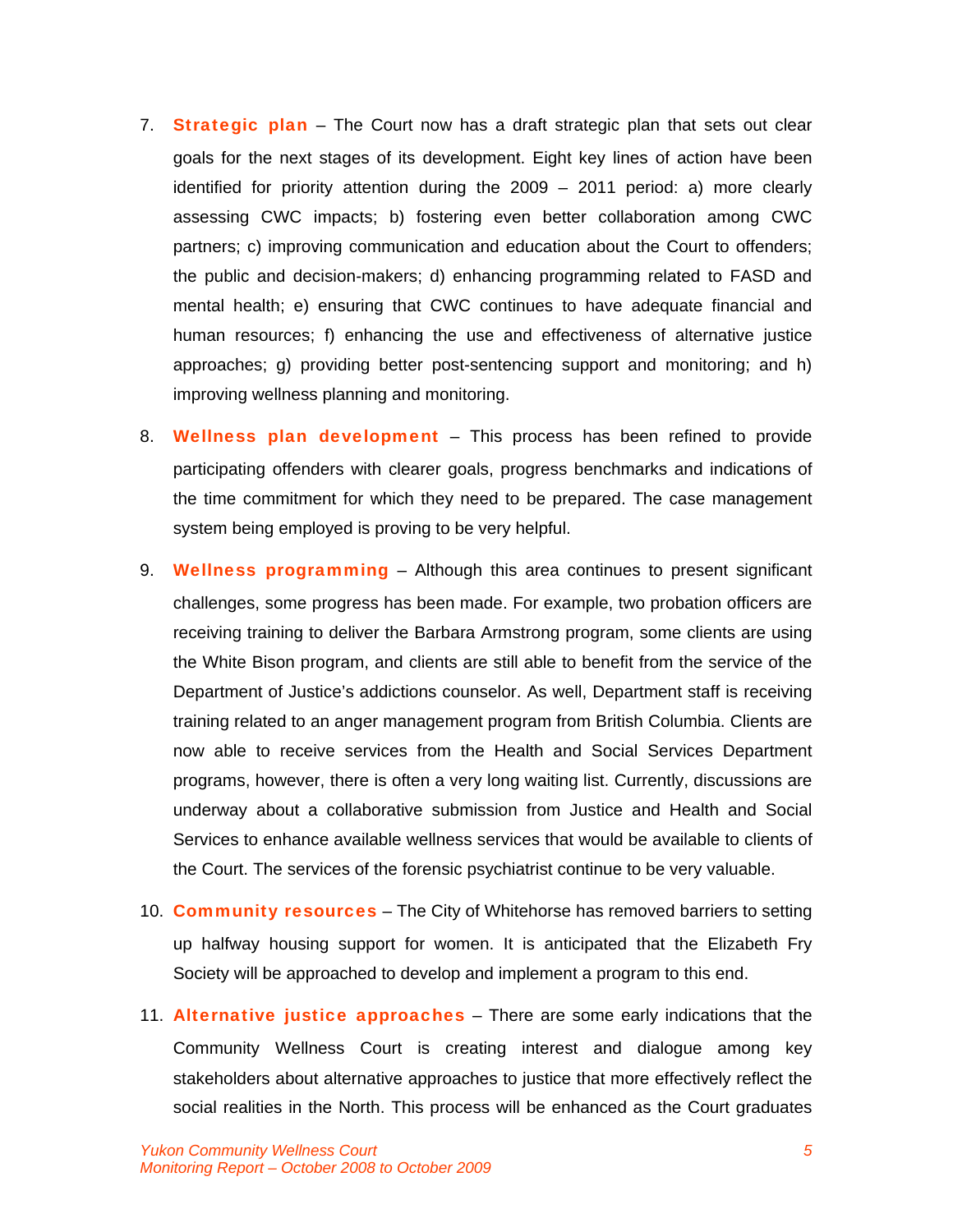more offenders who present convincing testimony about the impact of the Court on their capacity to lead more productive and healthy lives and to reduce their behaviour that causes harm to themselves and others (please see the *Part Three: Perspectives from the Court's Clients* of this document). The Court is also a voice for change within government in terms of service delivery related to addictions, mental health and FASD.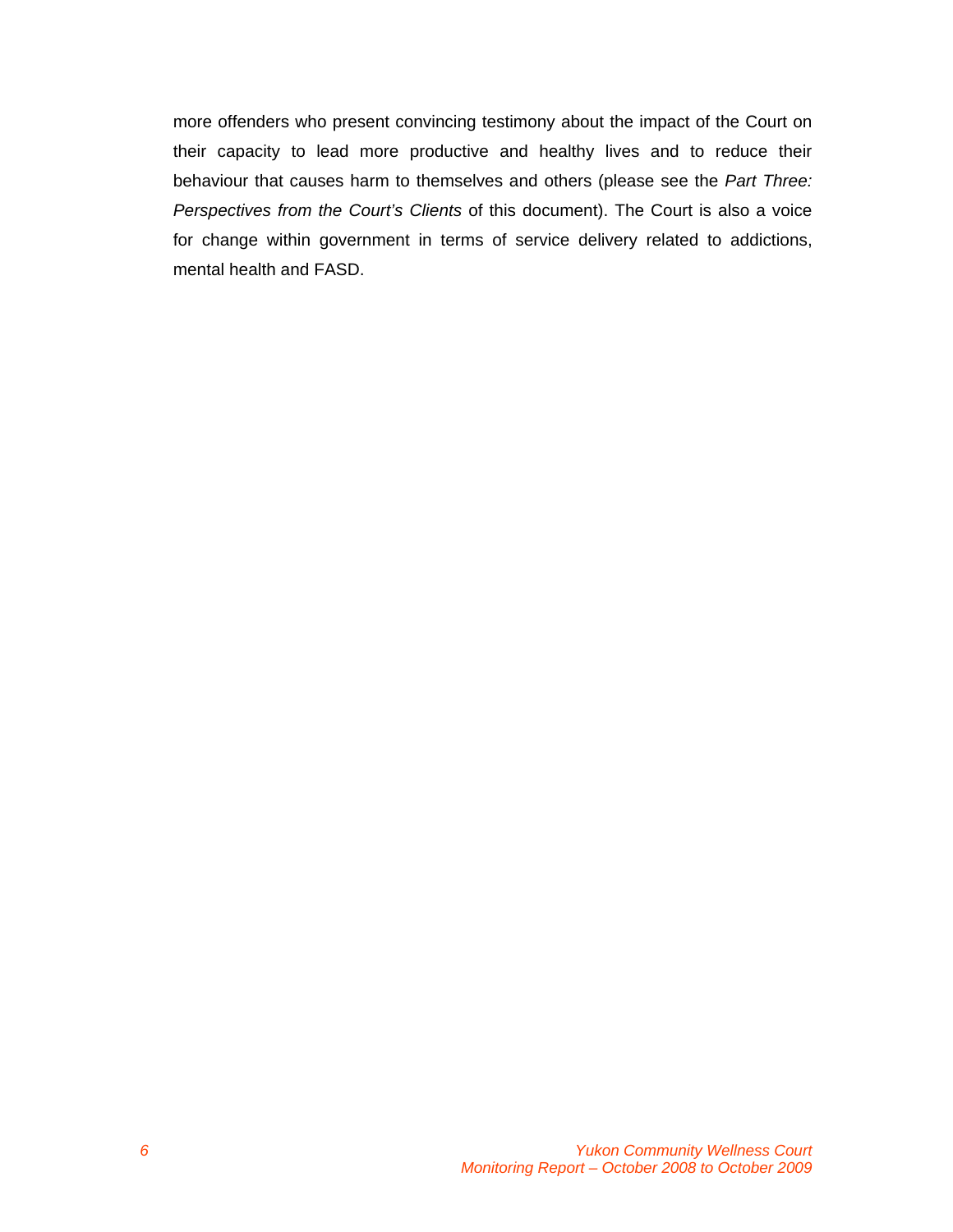# PART TWO: CHALLENGES ON THE WAY FORWARD

 The next developmental steps for the Community Wellness Court, as described by key implementers during the October 2009 review process, can be summarized in the following ten points.

- 1. Assessing and communicating impact The Wellness Court is resource intensive compared with "regular" court processes. This means that there is considerable pressure for the Court to be able to demonstrate its impact in terms of increased community safety and better quality of life outcomes for offenders and those whose lives they affect. There are clearly no easy ways to assess the impact of the Community Wellness Court, and the Yukon Court is not alone in this challenge. The literature on therapeutic courts does not offer any replicable tools for assessing impact, either in terms of cost savings or in terms of social good. The Court will, however, need to adopt a strategy for more rigourously monitoring outcomes. As well, many elements of the Court's current evaluation framework are not yet being systematically tracked, and some tools that have been developed (such as the client exit survey) have not been implemented. The Court also needs to develop a strategy for communicating its impact to a variety of audiences including the general public, community partners, government agencies, funding partners, etc.
- 2. **Number of clients** Although lately there has been an increase in the number of referrals to the Court after quite a lengthy period of low admissions, the number of participating offenders is small (11 active cases at the time of this review, with 4 offenders having graduated). While it can be argued that the percentage of offenders involved in the Court is actually higher than in many other jurisdictions, it is still true that justifying the cost of the Court relative to the number of offenders being served is an important challenge. Finding effective ways to demonstrate cost-effective impact is one part of this challenge (see point #1 above). Another is increasing the number of clients. Respondents during the stakeholder interview process that informed this report felt that the fact that several clients have recently graduated (and have experienced positive benefits, both in terms of sentencing severity as well as being able to build a positive life pattern) will help convince other offenders to try the Court. It was also suggested that remand might be a fruitful source of referrals.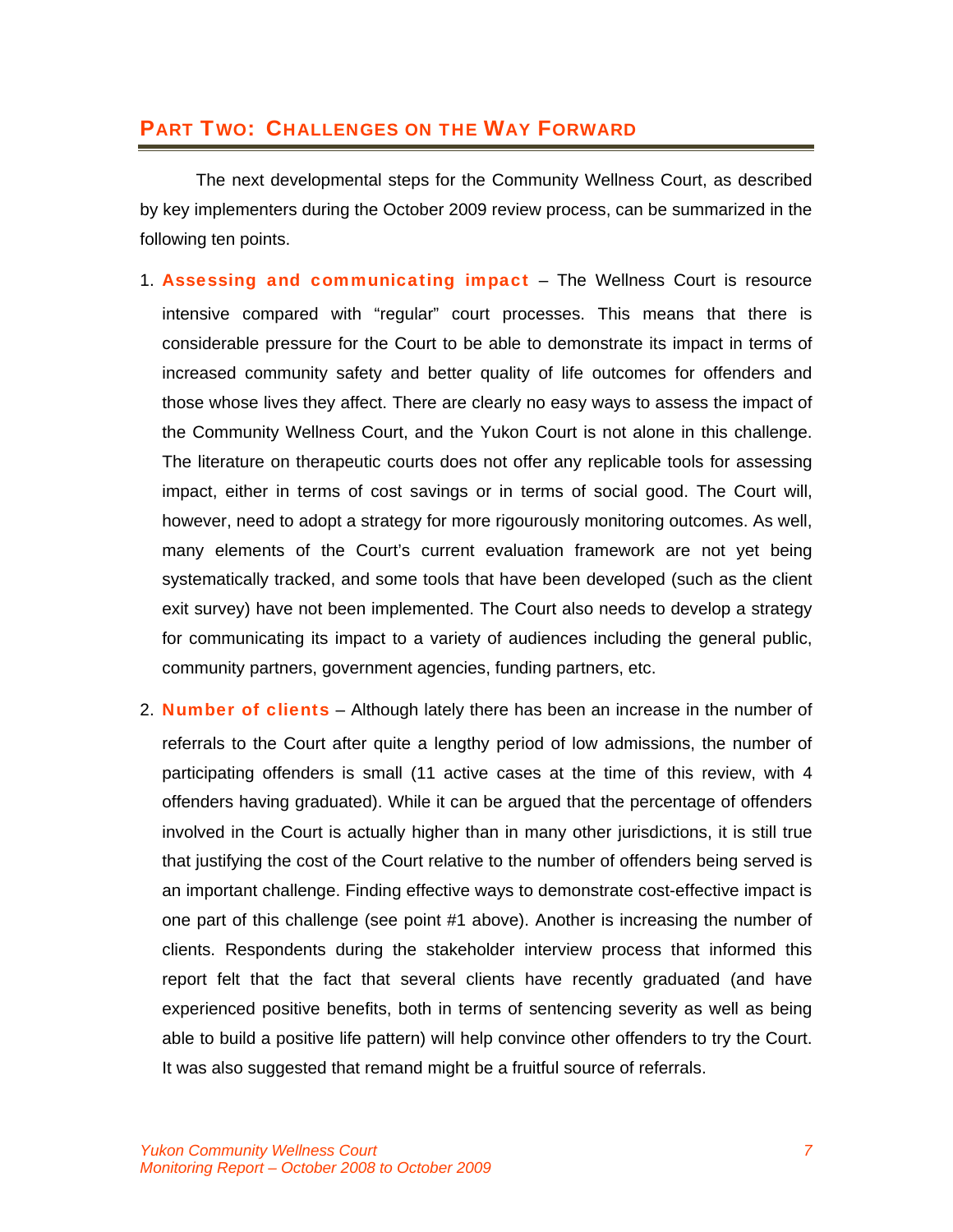- 3. Proportionality One factor that is frequently cited as being a disincentive to participation in the Court is the length of time that clients can expect to remain under Court supervision. In this respect, it is argued that the essential justice principle of proportionality is being violated because the length of the treatment program often exceeds the period of time that an offender might have been ordered to custodial care. The arguments and rebuttals to this position have been explored in the Yukon Community Wellness Court's literature review and will not be reiterated here. What is important here is the perception that this issue is impacting the number of offenders who may be willing to commit to a therapeutic process and the confidence that defense lawyers have in the viability of the approach this Court is taking.
- 4. **Community resources** Most therapeutic courts across the country rely heavily on community resources to augment in-house treatment programs. Whitehorse, and the Yukon in general, have very few of the needed resources, both in the government and non-governmental sectors. Although the Department of Health and Social Services has now agreed to accept clients of the Court into their programs, these clients do not have any priority status and mental health services (whether for counseling or for medication) have waiting lists that can stretch to a year. The mental health practitioner positions attached to the Department of Justice are still vacant. There are also very few resources to assist people with addictions, either for initial treatment or for aftercare needs. The Department of Justice addictions worker is being expected to serve all those individuals who have legal issues, and not just clients of the Wellness Court. Housing is still cited as a defining issue in terms of being able to support people to create a new, healthier, safer and more productive life pattern. Structured housing is virtually unavailable for individuals with FASD or mental health issues, as is transitional housing for individuals who are leaving jail or who are opting to participate in the Wellness Court. As mentioned in Part One above, the City of Whitehorse has ruled that women's half-way housing does not violate by-laws, but a specific program will need to be created to respond to this opportunity to fulfill an urgent need. Other services for individuals with FASD such as daily living support workers are desperately needed. For the time being, the Court is only accepting clients with FASD on a case-by-case basis because of the lack of appropriate services to meet their needs.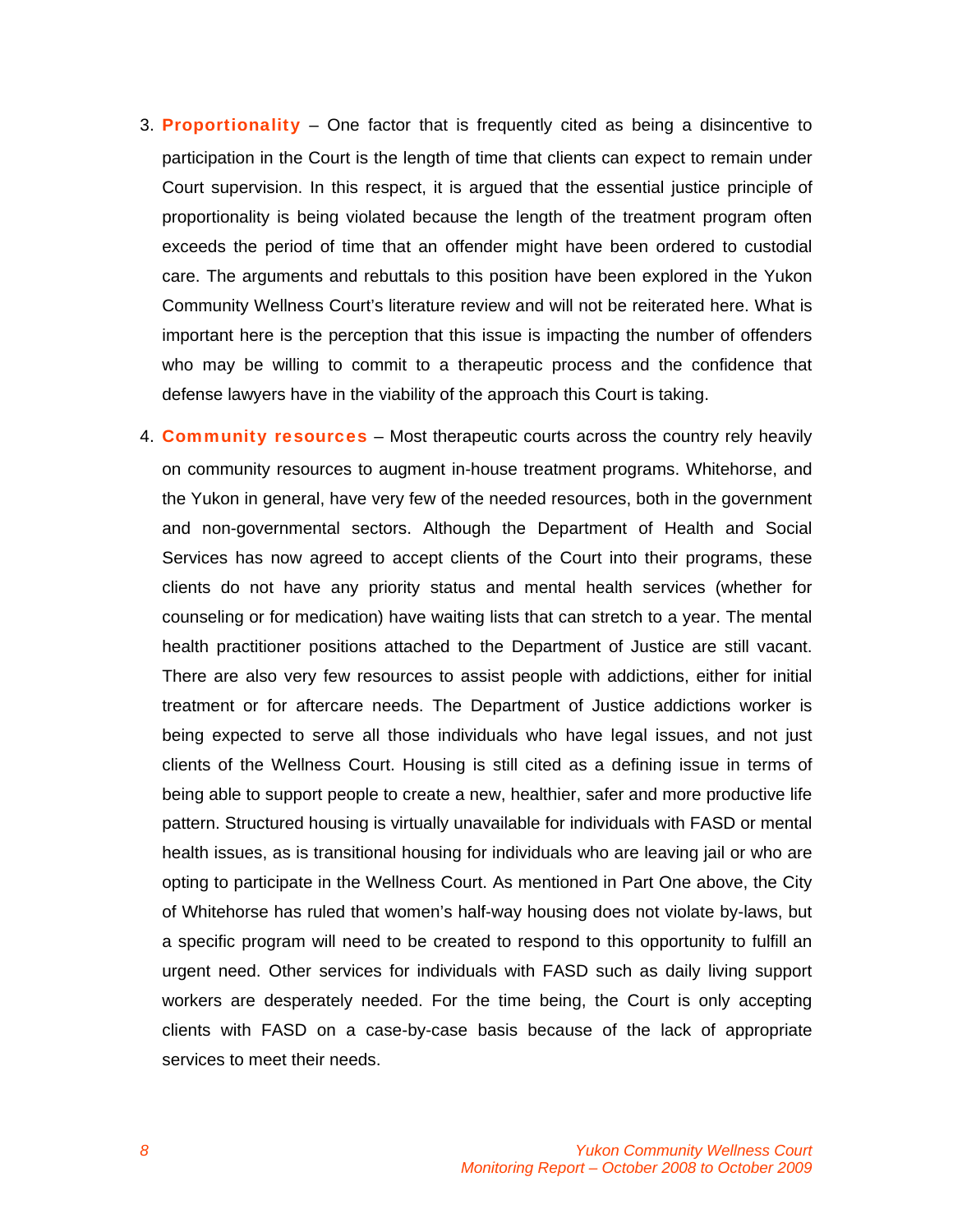- 5. Wellness programming This is an area that has received some much-needed and focused attention during the past year. As noted above, however, it is unrealistic to expect the Department of Justice to be able to develop in-house programs to meet all the therapeutic needs of a small and very diverse population. Not all programming resources were used during the first phase of the Court's development because the Court had not developed a comprehensive wellness model and plan. Articulating and developing effective approaches to dealing with trauma-based mental health and addictions issues remains a priority. The Court is also looking for a cognitive skills program (i.e., criminal thinking). Enhancing the skills of existing staff has offered one approach to coping with the lack of community resources, but there is still a limit to what can be expected of probation officers, no matter how well trained and dedicated they are. As argued in point #6 below, an acknowledged weakness is the capacity of existing programs, both community-based and in-house, to effectively incorporate First Nations cultural perspectives. It should be noted in this regard that several First Nations communities are facilitating participation in the *Pursuit of Excellence* program for their members and early responses to the program are very favourable. Perhaps the Court should investigate the possibility of including this program as an option for clients.
- 6. **Cultural resources** This aspect of developing effective wellness programming is significant enough to be listed separately. Although having the CYFN Native Court Worker participate in the pre-Court meetings is proving very helpful, the challenge of working closely with First Nations community partners to develop culturally safe wellness programs still exists. (Note: the White Bison program receives high commendation but cannot meet all the needs in this regard.) Another important aspect of culturally responsive programming is to more effectively include family and community resources (including elders) as part of First Nations clients' support systems in their wellness plans. The challenge of incorporating cultural components into programming is one that remains a challenge for a broad range of government services that work with the Court's clients and not just the Department of Justice.
- 7. **Aftercare and reintegration** This essential component of the Court's programming has received very little attention to date. One question raised in this regard is whether a model similar to that being offered through the correctional centre could be created.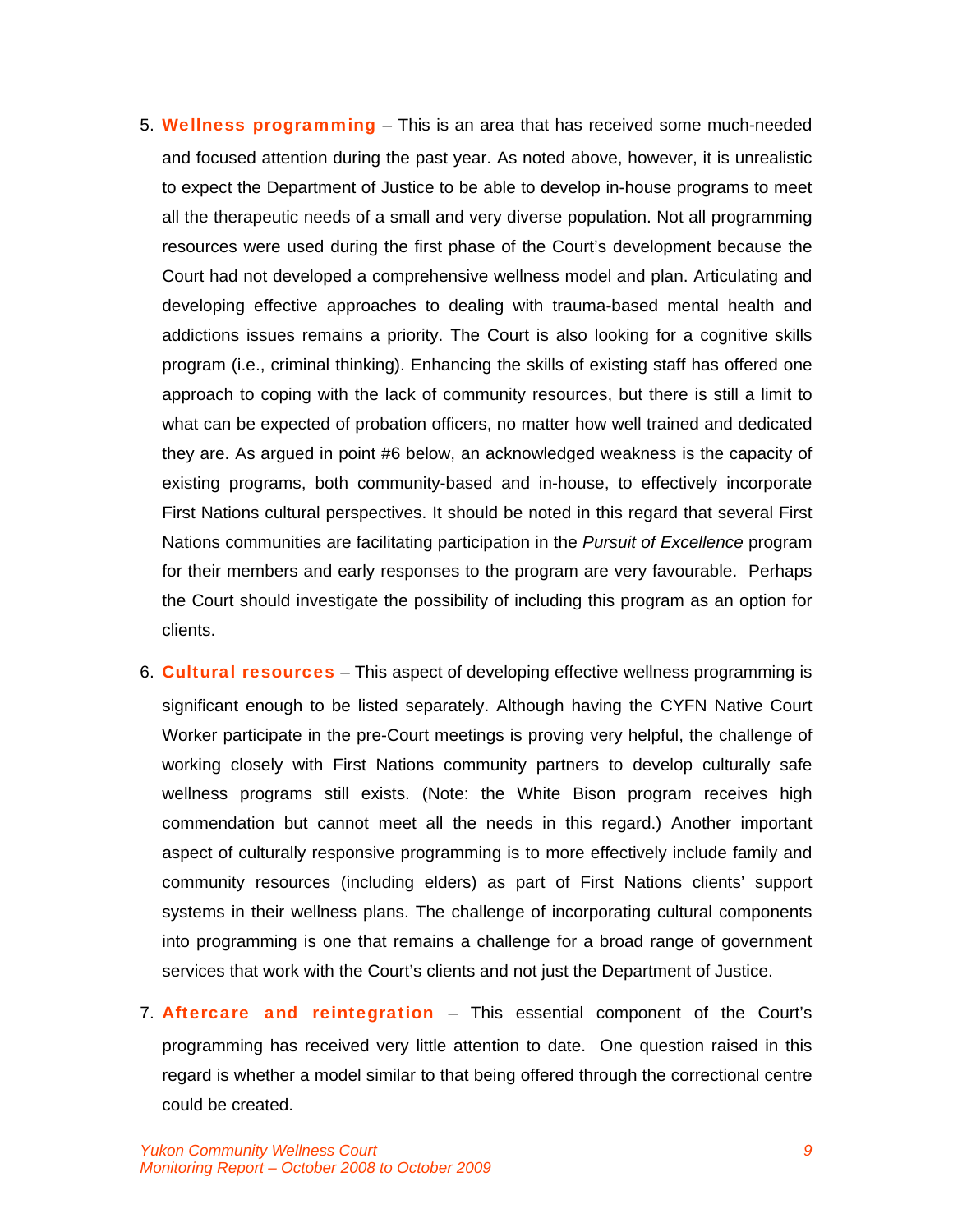- 8. Human resources A number of human resource issues are pressing at this time.
	- a. *Court Coordinator* The Court is in the process of hiring a new coordinator, and many informants expressed concern that this transition could result in at least a temporary loss of momentum. There is also the unresolved question about whether the Court Coordinator should be on staff with the Department of Justice or should remain a contracted position. This question is related to an ongoing discussion about who "owns" the Wellness Court—the Department of Justice or Court Services.
	- b. *Mental health practitioners* The mental health practitioner positions within the Department of Justice have still not been filled, and these vacancies are having an impact on the capacity of the Court to offer clients adequate services in this area. One option that is being considered is building the capacity of existing staff, but the question remains whether or not the type of mental health issues some clients experience can be addressed through this option.
	- c. *Client advocate/social worker* Most everyone interviewed agreed that there is an urgent need for at least a part-time staff person to serve as a client advocate and to offer some life skills programming, organize recreational opportunities, etc.
- 9. Maintaining focus Most personnel who are working with the Wellness Court continue to do so "off the side of their desks". Many of those interviewed for this report commented that they worried about the capacity of all those involved to retain a high degree of enthusiasm. Success is hard to see in the short and mid-term. Will it be possible to stay the course until the longer-term story can be told? Change is always a challenge. While many of those involved have embraced the change represented by the emergence of a new justice model, others remain unconvinced. It will be especially important to maintain consistent high-level support to protect the Court during what is still its developmental stage.
- 10. **Collaboration and communication**  $-$  A key to maintaining focus is to continue to improve communication within the system (for example, ensuring that defense counsel and the Crown are fully aware of new programming and case management developments). One important tool in this regard is consistent Steering Committee meetings, which have become fairly infrequent.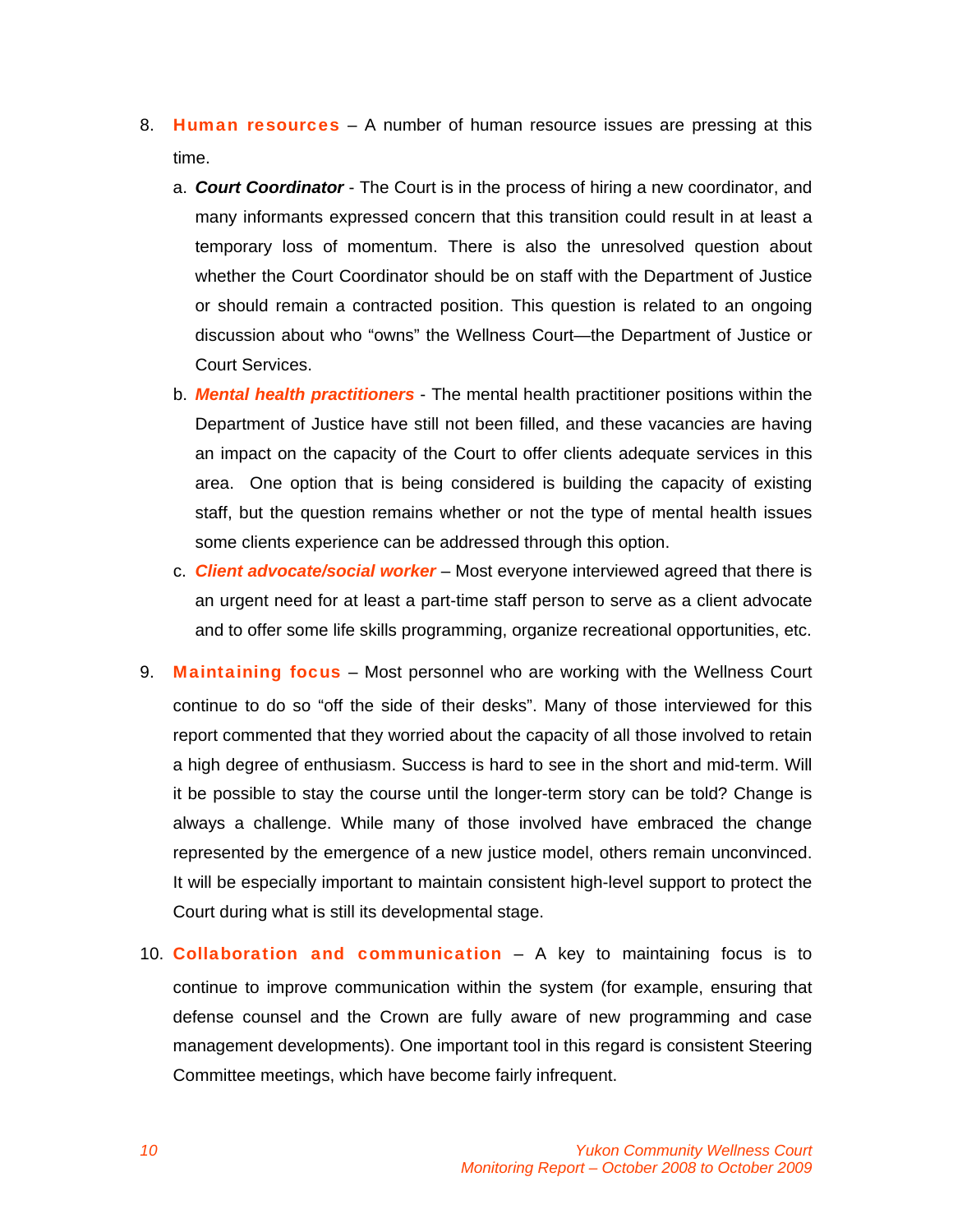# PART THREE: PERSPECTIVES FROM THE COURT'S CLIENTS

 Seven of the Court's clients (two of whom have graduated) agreed to be interviewed as part of this monitoring process. Excerpts from their observations and suggestions are summarized below.

# 1. What it takes to Be Successful

#### *a. Commitment on the part of the offender*

*You have to want to deal with your problems. When I got caught, I was done. I wanted to go to the hospital or get caught. It was a blessing. I could go home and sleep. I got a second chance. I could stop it right there. I wanted to be clean. I didn't want to go back.* 

*I just started. It's working alright. I don't mind doing the program. I'm getting tired of going to jail. This will help me to build up my strength to overcome alcohol and drugs.* 

*I don't mind that it takes a long time, whatever helps.* 

*I* met this one other lady that was in the wellness program, *I* knew her from the *street, and then I met her after being in the court and she looked so healthy. She*  told me if you are willing to do the work, it will work for you. Whenever there are *days when I don't want to do this anymore, I think about this woman. Some days something shitty happens, but then I think about how I used to handle it. It may sound weird, but some days I'm happy to go through the pain because then I know I'm making progress.* 

*The Wellness Court, I remember when my probation worker said, "It's not a getout-of-jail-free card." That's how people looked at it, but if you are willing to make a change, then the Probation and the Judge are willing to give you a second chance if you slip.* 

*I looked at my life. It could only get worse. The name of the court says it all wellness. That's what I want. I'm involved with addictions and it's ruined everything—my relationships, family, home.* 

*It's when I looked in the mirror one day and said that's enough. My lawyer said the only way you are accepted is if you are really committed. At first I had some problems with getting rides, etc., but I've been able to work this out. I'm making my full effort.* 

#### *b. Finding a new social network*

*I have new friends that aren't into drugs. I don't hang out with my friends who are doing drugs.* 

*I have some cousins here that don't drink.* 

*You make friends with other people in the program—other women with similar issues and without judgment.* 

*The last few days I have been kind of down. I have some friends who still drink and they want me to go with them. So, sometimes I felt lonely. That's when I started*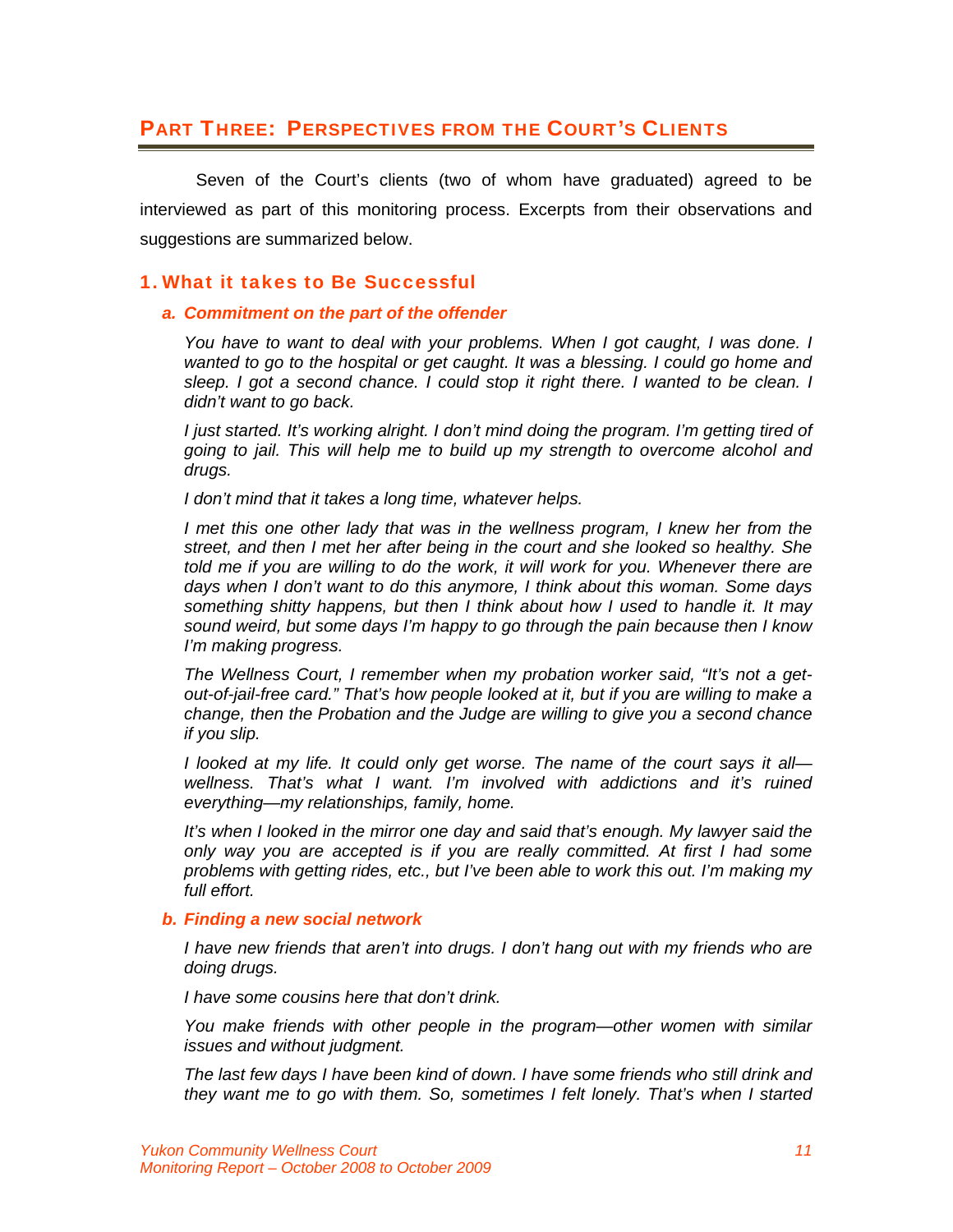*doing the books the addictions worker gave me. I use those feelings to work on myself through those books.* 

*I've got a good stable place to live, except some times people bang on my door and want to come in and party. Alcohol is around me all the time. People come in and say hi, and ask me to go to a party. So it's kind of lonely. Sooner or later friends will realize and hopefully they will give me support.* 

#### *c. Enough time to build a new life pattern*

*Before, my life revolved around drugs. It's got to be two years. You need that time. The first year anyone can fake it.* 

*My lawyer said it would take over a year, a year and a half to complete it, and that's fine. You can't do it in one day. I thought about it when he told me that. Maybe a few years ago, I would have just gone to jail, and gotten out and then gotten in trouble again. Now, I want to change. I feel the Court will help me out.* 

*I just found a place and moved in at the end of August. The transition from [\_\_\_]*  was hard, but I had to stay in Whitehorse to be in the program. But, I have more *access to the resources and there's more stuff to do. I talked to my probation officer about getting hobbies—I go swimming and to AA. One of the things I struggled with is why did I wait so long to do this? I'm older now. But still, I'm really grateful one of my friends told me about it.* 

*It's a long process, but I like it. When I went to get sentenced, it got put off a few times. And even then I still had to be on curfew (for another three months). That*  was good because I needed support for making the transition. If I miss doing *something out of my routine, it's still shaky.* 

*I'm trying to rebuild my trust with my kids, but how many times did they hear that I was going to change, but I didn't.* 

## 2. Elements of the Wellness Court Process that are Helpful

#### *a. Having to take responsibility for your actions*

*I didn't admit to my drugs until the CWC.* 

#### *b. Intensive supervision*

*Every two weeks you go before the Judge and she tells you if you are doing good.* 

*When people get sentenced, you clap.* 

*I looked forward to seeing the Judge and telling her how my week went and what my problems are. She would tell you if you missed appointments and how important it is to stick with your plan.* 

*It was hard at first being so closely monitored. But if I wasn't under conditions, I wouldn't be able to get help, because I would just drink when I got stressed.* 

*Now I sincerely want to change my life, but it's just baby steps. I just want a magic wand. I think for a person dealing with addictions, they need recognition. And they do that. When I go to court and my lawyer says what I've been doing, I think, gee, I am doing something.* 

*The Ark is great. I need the structure. The Breathalyzer is a good deterrent. Before, I was on house arrest, but they never came to check on me. I've been*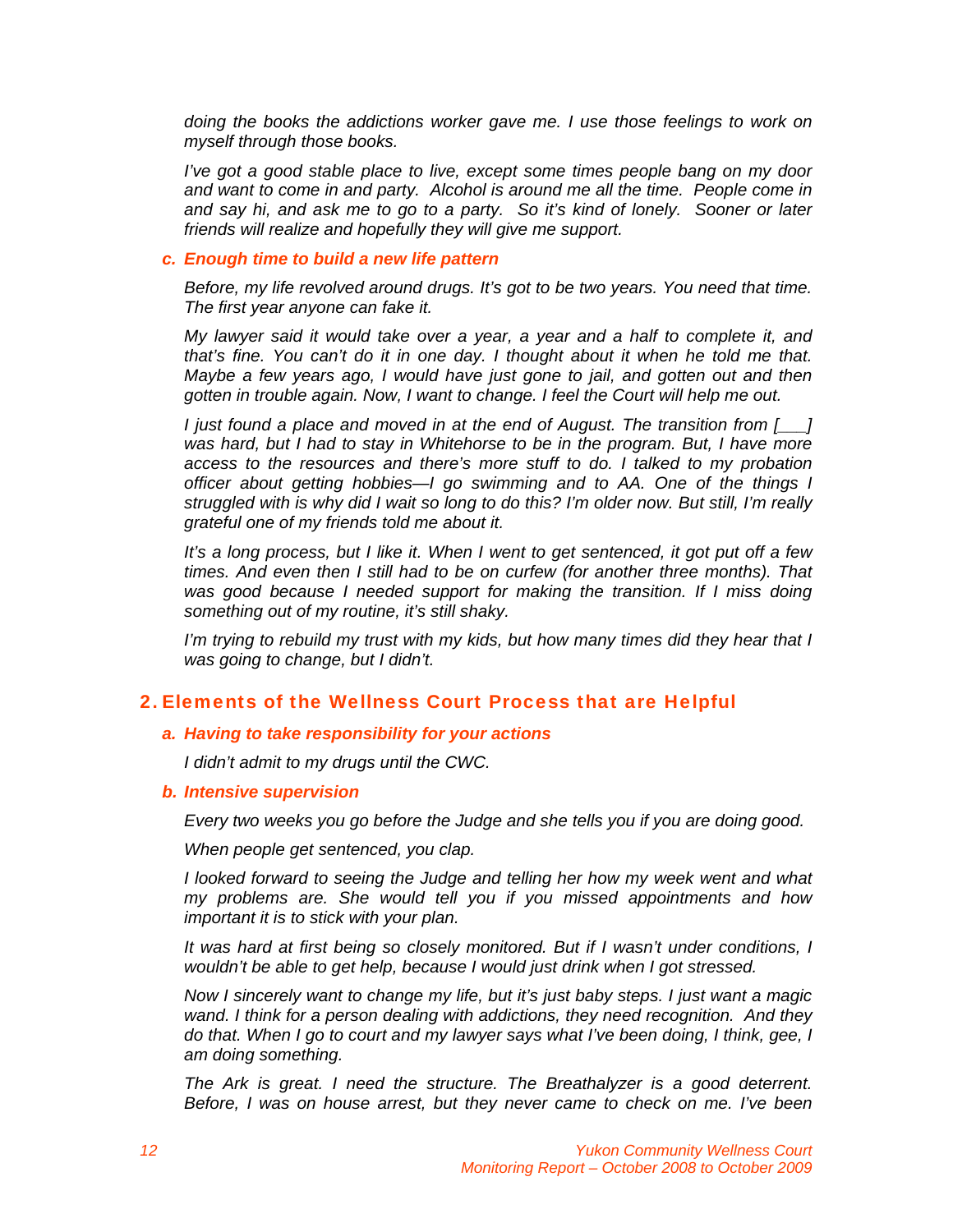*trying to stop drinking for 6 years. Even though I only drink a few times, I get into trouble each time.* 

#### *c. Consistent support from Department of Justice staff*

*It's seeing my probation worker every week. [\_\_] is really great—just hard enough.* 

*One-on-one with the alcohol counselor—you can talk about your troubles, whatever helps you.* 

*Actually my lawyer brought it up to me. We talked about it and when I was incarcerated I heard about the Women dealing with Addictions Program. But because I was in remand, they said no. So, my lawyer got me out on bail and then I* could go into the program. It made me consciously aware of how I was dealing *with my issues—to consciously be aware and change my behaviours. It gave me a headache at first, but I completed the course. Then I started seeing the counselor and Dr. [\_\_].* 

*I got released and I saw some counselors and Dr. [\_\_\_]. I went to the regular check-ins (every two weeks).* 

*When all the counselors left at once, that period was really rough. That wasn't good when there were no counselors. Dr. [\_\_\_] put me on drugs to deal with the cocaine addiction—it was still there after 27 months.* 

*My probation worker has been great. She helped me a lot with my family issues too.* 

*The one-on-one addictions counseling is really helpful. The counselor also gave me some books to work on. It's harder than I thought. It's your life that you're writing into the book. I have to think about things. Thinking of the past is really blurry. It's kind of like my memory is erased. I didn't realize that. There are certain times when something jogs my memory so then I go back to the question in the book. If I want to do it, I want to do it honestly.* 

*You know what, maybe if I saw Dr. [\_\_\_] at the beginning, I might have been able to answer some of his questions. But right now, I have a number if I need to call him. Somehow in December is the darkest time, and it is the darkest for me too. I never had that resource before. My answer was always the bottle.* 

*Something that is frustrating with the programming is that usually I work a lot, and because of programming it's hard to find a job that will allow time the hours to do the programming. I do understand that I need to take responsibility for the programming.* 

*Other than that, I'm happy. I don't really have my wellness plan yet. If we could move faster with having a wellness plan, that would be great.* 

#### *d. Community treatment programming*

*I went to that White Bison program, and it has been very helpful. The tools that I*  was given, I use them. I read through it and it was helpful. It was 12 weeks 3 hrs a *week. You get insights into how your life ended up the way it did. I'm my own worse enemy sometimes. When I start to beat myself up, I can go back to those resources.*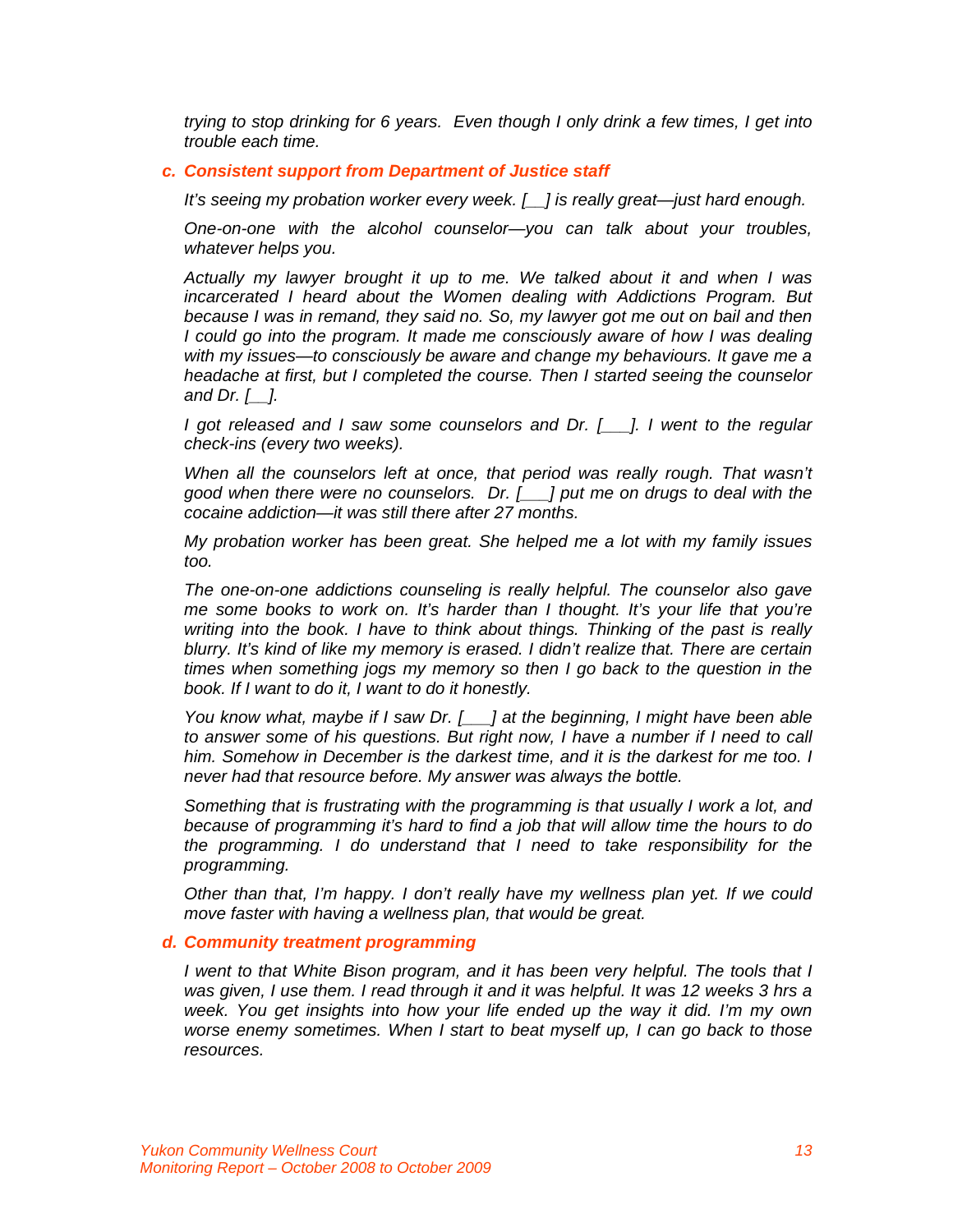*When I first started to sober up, it was on the 12-step program and I went to AA meetings. It gave me quite a bit, but it didn't seem to be enough. When I took the White Bison course, I was the only White person there.* 

*What really helps is going to the White Bison Program.* 

*I go to NA and that is great. I don't find there are many resources for dealing with cocaine addictions up here. I don't think they were prepared for the big epidemic of crack. They need resources for addictions. There's only one NA meeting a week, but two AA a day. Drug and Alcohol, it's takes a long time to get in. There need to be more resources for addicts.* 

*I just started a program on Tuesday—White Bison—and I know the facilitator. He speaks from the heart and he has been there. Plus, there are other people in the group who have been down that road too.* 

*The White Bison is an excellent 12-step. I know the facilitator from before. I took the Gathering Power, and I benefited from that. I believe that the mental, emotional, physical and spiritual should be balanced.* 

*The big problem is that the hours that the programs have are hard to get to. It's hard to get to AA.* 

*I choose to do the programs rather than work. But maybe for the next group of people, maybe if they have work incorporated in it—sort of like work placement. I think to have stability, you need a house and a job.* 

## *e. Diagnosis and appropriate treatment for underlying issues*

*It helped me by finding my mental problem. I found out I had ADHD, and now I'm focused.* 

*Most people who commit crimes have something underneath it.* 

*Going through withdrawal was really tough. I didn't use detox. I tried AA, but it wasn't good. So, I've been doing it on my own, with help from my probation officer, the addictions counselor, the mental health doctor, my son, and my girlfriend.* 

*I was in a clinically depressed state (suicidal). Between talking to [\_\_\_] and medication, I've been able to cope.* 

*I was surprised when I heard about the Wellness Court, and then I did some research about it. It has to do with my addictions. I knew there was something deep down, why I would get so angry or cry when I drink. This is just too good that someone would help me when I got in trouble. I want to get to the root of the problem and I want to know if I can change.* 

*I needed to know that I'm not a bad person.* 

*I'd like to go to residential treatment on Vancouver Island. All of my charges come from alcohol. I do understand that all the trouble I'm in is from alcohol. I know I will get probation, get a pardon, and get my license back. I had such a big fine from driving impaired, that it's hard to see how I can pay it off.* 

#### *f. Support for meeting basic needs*

*I'm trying to get a job here. One of the workers at the Ark is trying to help me with my resume.* 

*I'm staying at the Ark so I can be part of the Court. I don't mind it there.*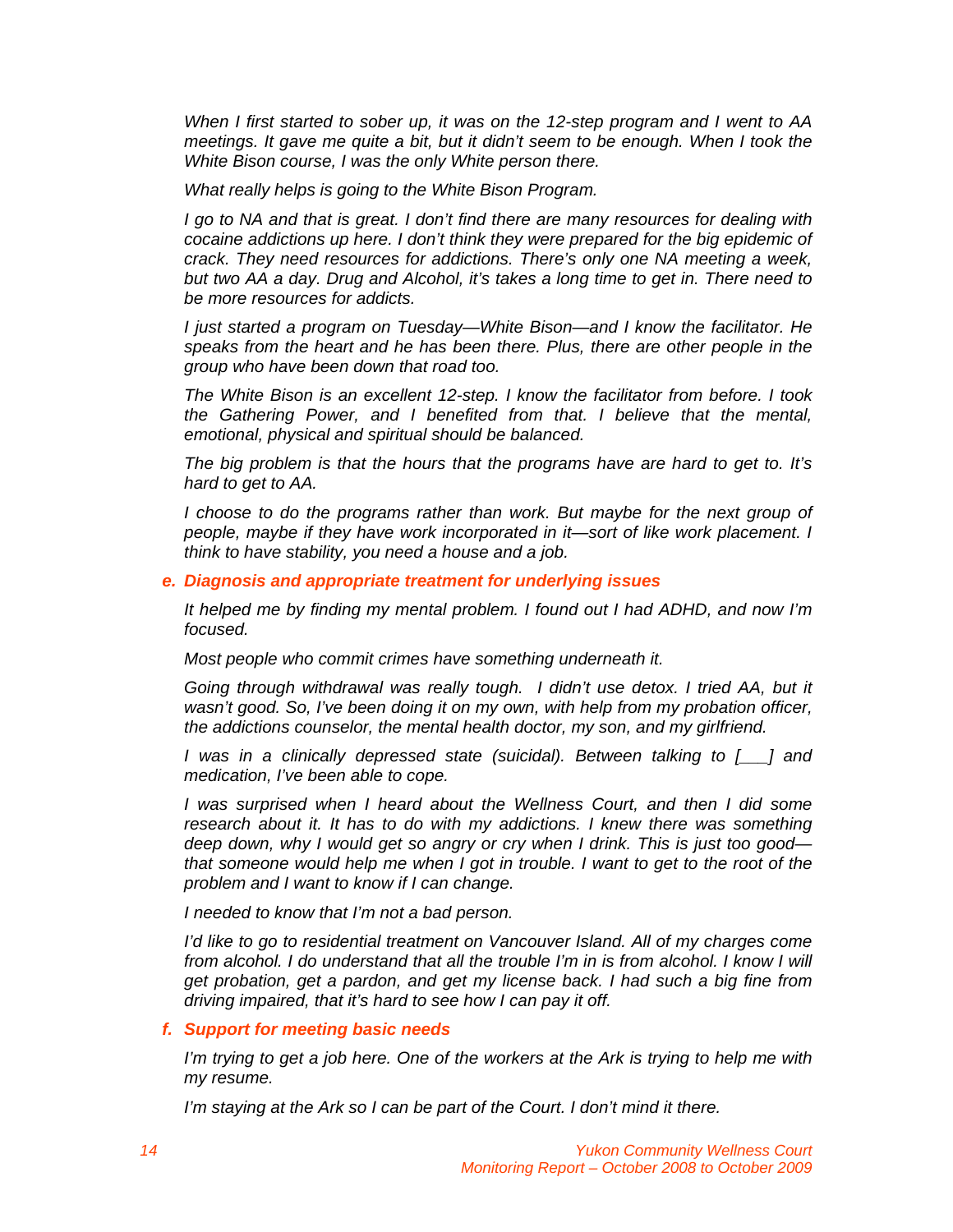*The native liaison used to help you have a house and a job—those are really big for reintegration into society.* 

#### *g. Incentive Program*

*We're not rich; we all struggle who are in this program. My friend got a coffee card for Tim Hortons. I said I wanted to join Aquafit with my Mom, so they gave me an incentive of a swimming pass for 2 months. That was great!* 

*I have a friend who is in the program right now, and they have given him bus passes and a pass to the Canada Games Centre. I have a job, but I'm constantly behind. I don't have money for anything like that. Exercising would kind of motivate me. My house is trash—the steps are broken—I haven't had the motivation to fix them. Now that I'm sober I have more will power to want to do things. That's where exercising would help.* 

*I think it is excellent that we get a Canada Games Pass. The Tim Horton card is excellent. Also, the bus pass really helps, because going to a meeting or the Canada Games Centre—it costs a lot.* 

#### 3. Impact of the Court

*The Wellness Court—it saved my life.* 

*Now I talk to my kids all the time and their mother. I can't wait to see them.* 

*Now I'm focused. I'm good at work.* 

*I've been self-sufficient. I'm doing really good, and all this is because of the Court.* 

*To me it's been a rough experience. I've been an alcoholic for years. I've been sober now for many months. Every day is getting easier. I'm dealing with things in a different way. I would highly recommend it.* 

*You are putting a lot of resources into a few people. It's worth it. Now I have an apartment that is furnished. It's nice to come home and watch TV, rather than going to the bar and having to watch what I drink so that I can go to work the next day.* 

*Since I quit drinking, it's been great. I was always physical, but it hasn't been like that. I've started a relationship cold sober, not lies.* 

*It feels so good to have a life, not to have the bill collectors phoning and to have a home, to have a girl friend, to be sober.* 

*My step mom has been trying to tell me for years to get help, but when I read the report, my step mom said she was seeing much improvement in me. I am more relaxed. So, I've got some tools, and some insight about what the triggers are. When you get an urge or craving, you need to ride the wave, and then the craving or urge will be gone. When I went through the hard time of losing two aunts in a couple of weeks, I wanted to drink. Then I rode the wave and the craving went away. I now know I can do it. I made a behaviour sequence change. The Wellness Court gives us a chance. I'm thankful I had another chance. Without it, it would be incarceration and then back to the same pattern.* 

*I tell people it's like a drug court. I had a trafficking charge. If I had gone through regular court, I would have gone to the pen. The Wellness Court was way better, because they were willing to help you if you wanted to make a change.*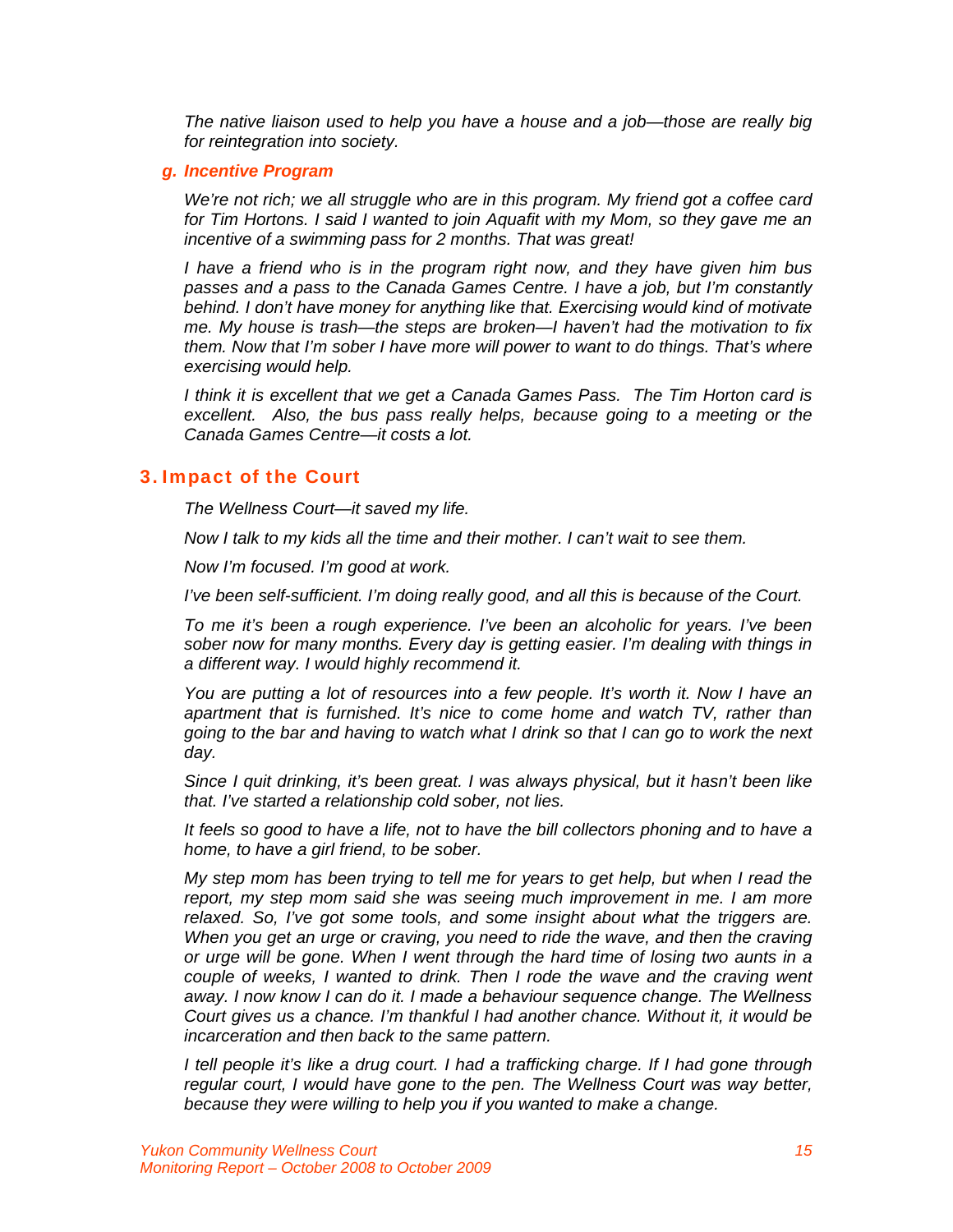*My family said it was like having the old me back. I have a relationship with my mother and father, brother and my two older boys. Without the Court, I would have lost my baby and I wouldn't have been able to get sober.* 

*I came out of jail angrier that when I went in. When I go to jail, it affects everyone my family.* 

*If I come through this and don't re-offend, that would be the greatest program. I'd like to stay out of jail forever.* 

*Another thing in jail, education only goes so far. Here I can go to the college at any level.* 

# 4. Who should be Eligible for the Court

*I think CWC should be available for anyone, even people who are dealing because of their addictions. People who work for a criminal organization are different. I have a friend who is in jail every summer. He's a drunk. I feel bad for my buddies. People think that alcohol is OK because it is legal.* 

*Some people pull the strings a little hard. They keep breeching, but somehow they still get to stay in the Court. That makes it hard for people who are trying to do it right.* 

*It would be nice if the program could reach out to more people. I know a fellow who is going through a really hard time. He's come to me and I've told him about what I've experienced. But he's not in trouble with the law, so he can't participate. He spent \$350,000 on crack in the last 2 years.*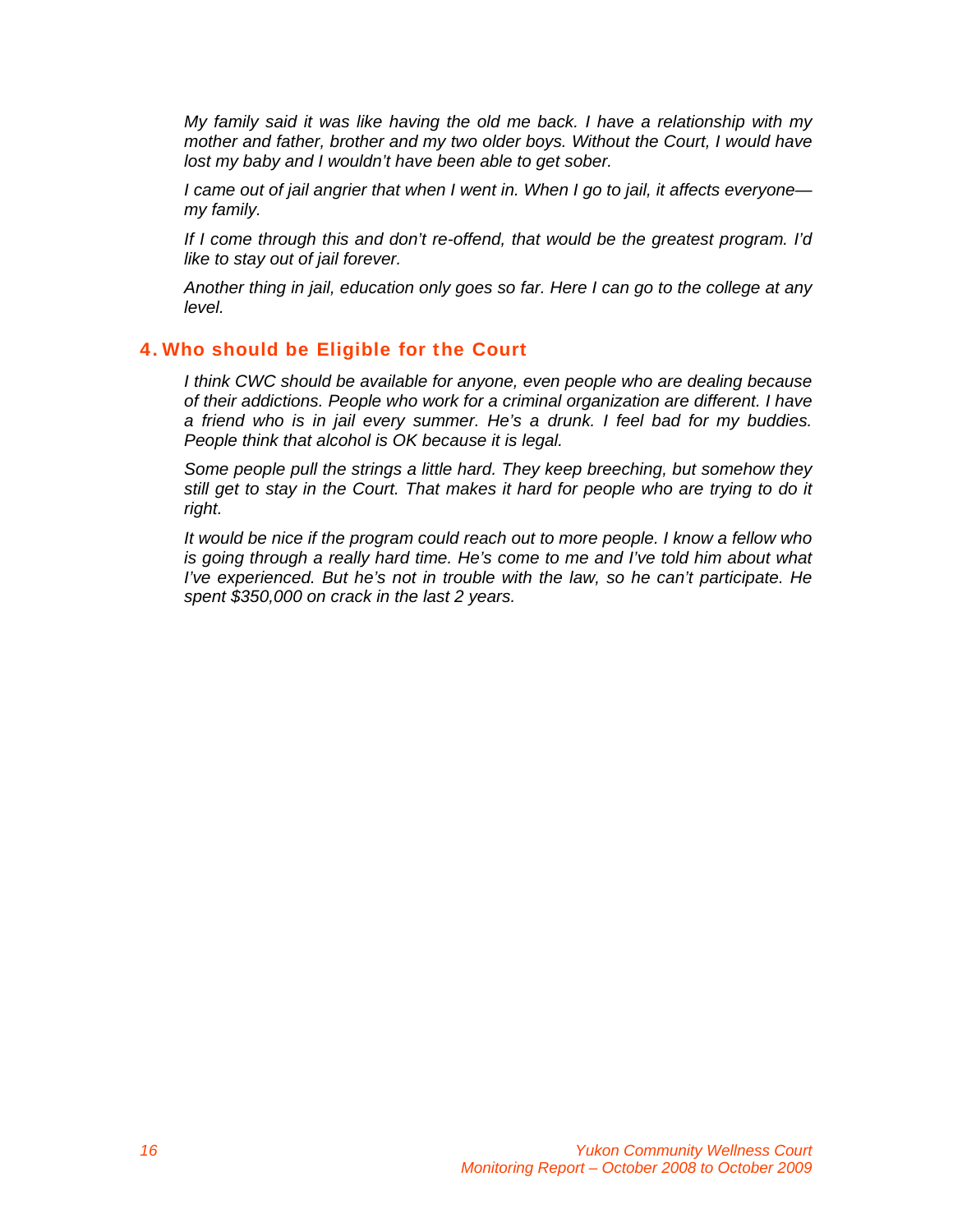# PART FOUR: LESSONS FROM THE JOURNEY

 A number of key lessons can be derived from the Court's experience to date. Those that participated in the interviews that provided the input for this report summarized these lessons as follows.

## Lesson #1: You can't do everything at once (the importance of

focus) *–* The Yukon Community Wellness Court took on a very ambitious project when it committed to working with clients with such a broad range of significant issues; namely, mental health, addictions and FASD. Indeed, many clients present with two or even all three of these challenges. The core implementers felt a lot of pressure to provide comprehensive services in all of these areas from the beginning of the Court's operation because of funding agreements related to the Court. This was in spite of the fact that therapeutic options in the community are very thin on the ground. In the past year, the Court has learned to prioritize—to focus more comprehensively on one issue at a time, beginning with addictions. This has relieved some the pressure on the system and has allowed the Court to gain experience and a sense of progress.

# Lesson #2: You have to have the right people on the bus and in

**the right seats** – So much is personality dependent. People have to have passion and commitment and give the work of developing and implementing the Court the time it needs. You need people involved who are open to change. A big challenge is ensuring that all those involved have the capacity to do what is required. Lots of people who are currently involved say they don't have time except off the corner of their desks. This situation makes it very difficult for the Court to remain sustainable.

Lesson #3: A clear and common vision for the Court and effective communication of that vision to a variety of **audiences is a crucial ingredient for success** – There is still a lot of support from key stakeholders for the vision of what the Court can achieve. There is a strong consensus that the Court is important. As one individual put it during the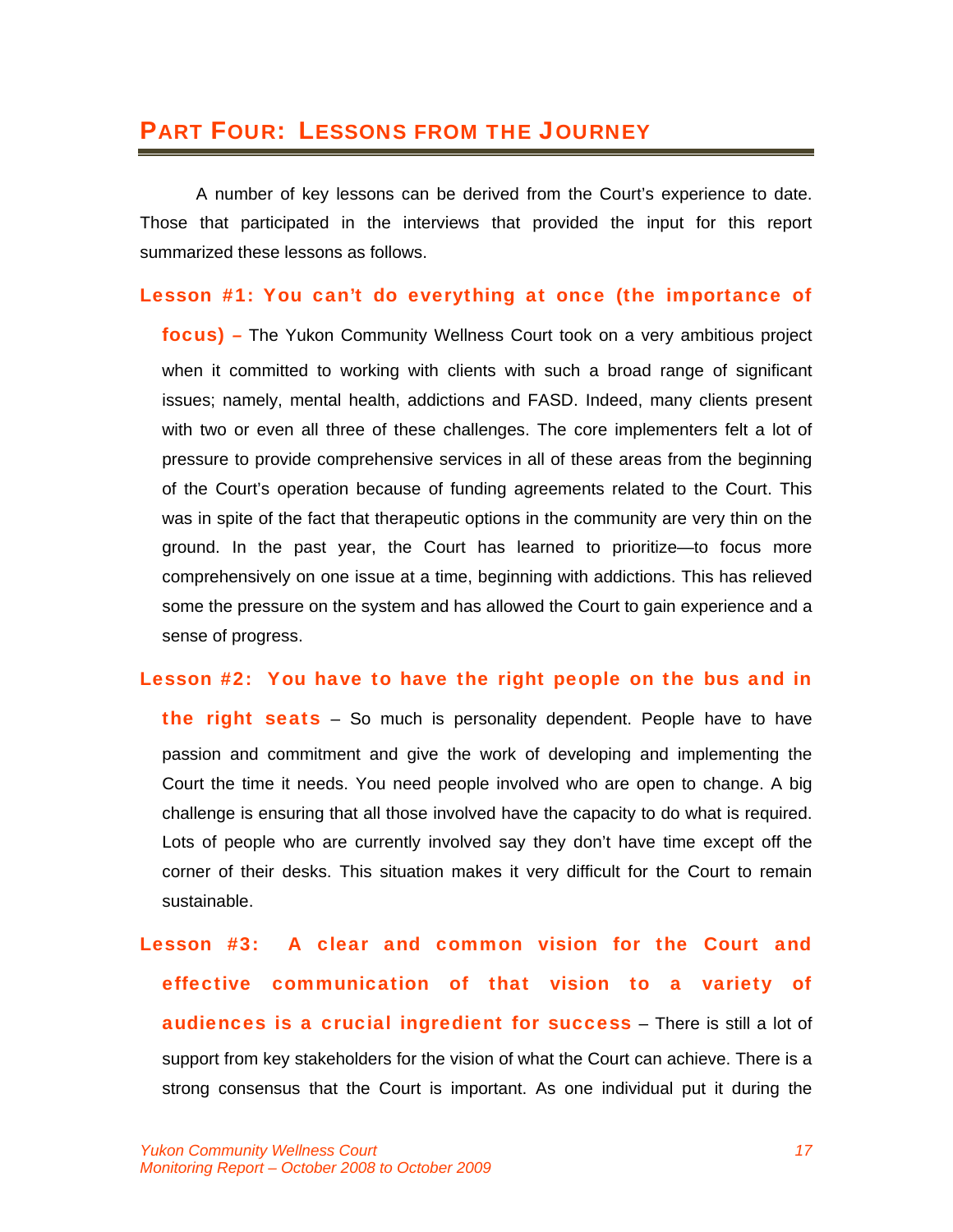interview process, "It's easy to criticize the CWC as not working, but the way the Courts were dealing with these types of offenders before wasn't working either." It is likely that not enough time was put into educating key stakeholders (both within government and community partners) about therapeutic courts in terms of their purpose, effective practice and the outcomes that could reasonably be expected. This lack of basic understanding may have created unrealistic expectations.

#### Lesson #4: Achieving real outcomes and demonstrating the

Court's effectiveness will take time – The Court is still in early stages of its development. People continue to question the Court's existence and basic functioning. It hasn't yet become an integrated part of the way justice programming operates in the Yukon. The Court's experience to date (as corroborated by the testimony of offenders who have either graduated or are still participating in the Court) has demonstrated that if you commit enough resources to supporting someone, it does make a difference. The Court has also not yet developed a comprehensive approach to tracking and reporting on outcomes, especially over the mid- to long-term.

## Lesson #5: It takes time to build the necessary collaboration

**among all the stakeholders** – According to the core implementers of the Court, building a common vision and learning how to cooperate were the biggest challenges. Understanding how to build unity while respecting differences in perspective and roles was a huge part of the learning that needed to occur. A lack of capacity in this area resulted in a lot of lost time. One key to successful collaboration is the right protocols and processes for communication among all the stakeholders (e.g. ensuring that messages from the Steering Committee go both down and up the system).

## Lesson #6: Key programming elements contribute to the Court's

success – These elements include more intense supervision than would otherwise occur, including time with a Judge who is strongly committed to the Court, the routine of regular Court appearances and very systematic interaction with probation officers. Also essential is diagnostic and treatment support from relevant and skilled mental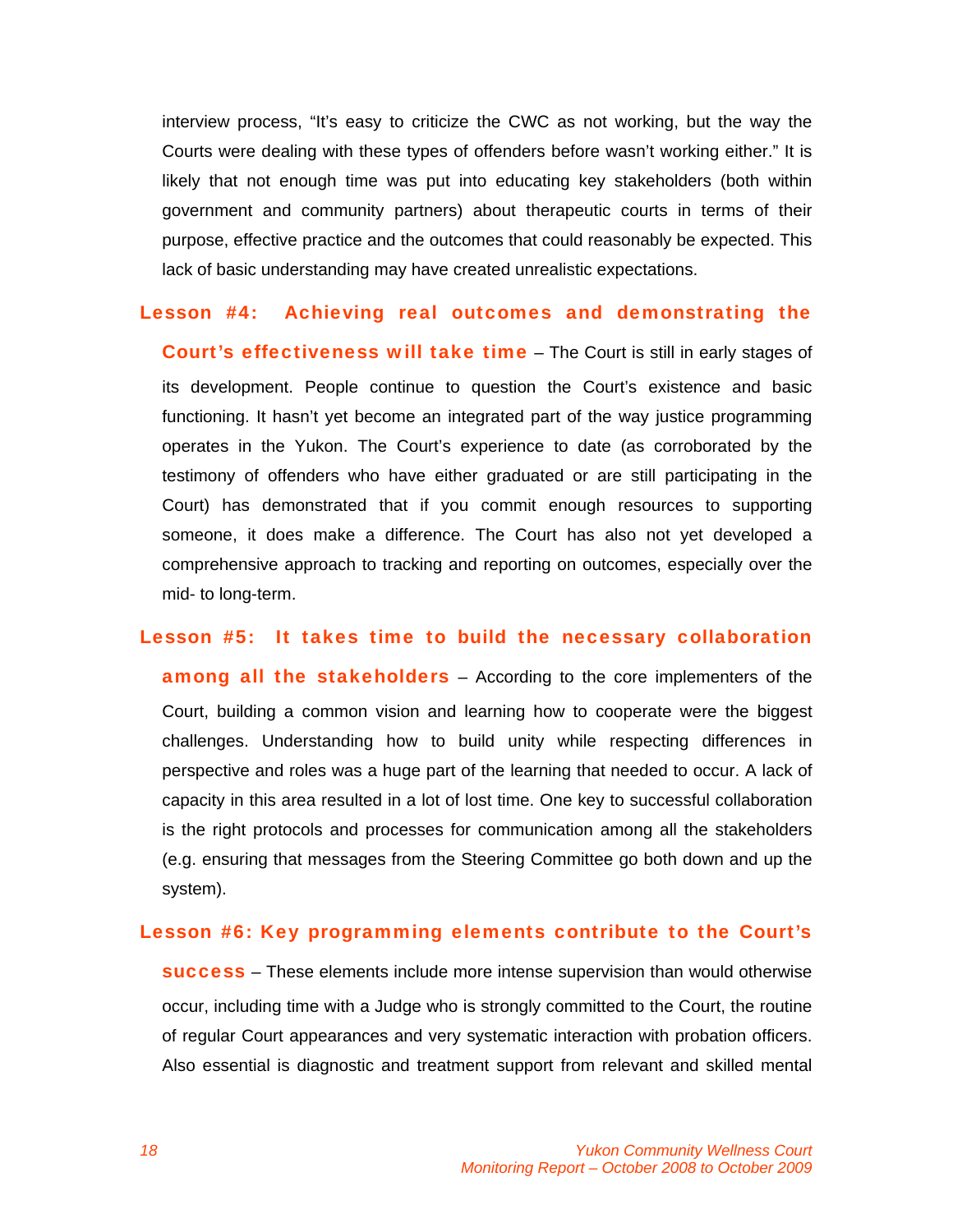health practitioners so that clients can work with the issues underlying their addictions and criminal behaviour.

# Lesson #7: The Court Coordinator's role requires a degree of

**autonomy** – The Court Coordinator is the champion and the glue for the Court. He/She needs to be given enough authority to move forward with pieces about which there has been general consensus (such as soliciting more community involvement). Bringing the coordinator in-house would help make authority and reporting lines clearer. On the other hand, government personnel can be restricted by protocol issues in terms of building community partnerships. This issue requires a clear resolution for an effective Court.

Lesson #8: Not everyone can be helped - The motivation and drive of the offender is an extremely important ingredient to success, as is steadfast support from the client's family. The match between the needs of offenders and existing resources is also a key factor for success. As well, it is important to remember that people often have to go through a program several times in order to succeed (also lesson from DVTO). In assessing the likelihood of success for particular clients, the Court needs to learn to recognize and value the coping skills and resilience that clients suffering from trauma exhibit, rather than only seeing the negative aspects of their behaviour. In view of all of this complexity, it is unlikely that the Court will always be able to be 100% effective in judging who will benefit from the Court and who may not be a good match at this time.

## Lesson #9: It has been easier to build in-house capacity than to

strengthen the capacity of community resources - As one individual expressed it, "I am still trying to find the community in the Community Wellness Court. This program requires a different approach to understanding wellness. It's not just about programs. It's also about community and family support." While service providers within the Department of Justice have steadily become more skilled at playing their role, clients will only ultimately be able to sustain a safer, healthier and more productive pattern of life when they can access a broad range of formal and informal support systems that are a regular part of personal and civic life.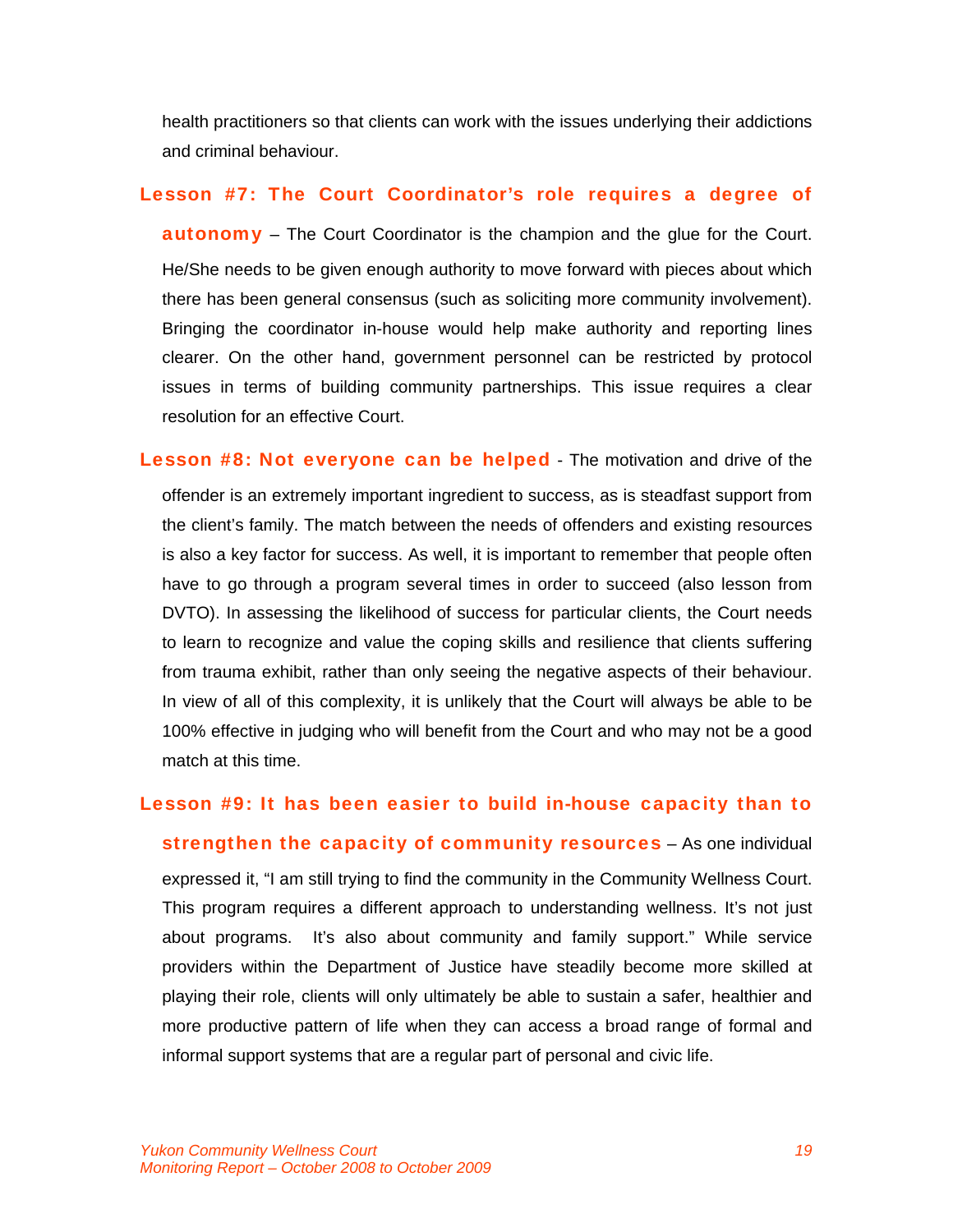# PART FIVE: RECOMMENDATIONS

 Eight priority recommendations flow from the previous sections of this document. What follows is intended to be a summary rather than a thorough discussion of each of these issues, as greater detail has already been provided above.

# Recommendation #1: Hold a retreat with key implementation

partners and confirm buy-in from "the top" - This is a strategic time for the Court to revisit its vision and strategies. The Court has made a great deal of progress and gained considerable experience since it first opened just over two and a half years ago. It has struggled with a great many issues, such as building a common sense of what the Court should try to accomplish and who it should be targeting (including the severity of issues with which clients are dealing), without coming to clear consensus among all the implementation stakeholders. Part of this discussion could be focused on clarifying such fundamental issues as whether justice should be the tool for dealing with the types of societal issues represented by the client base of the Wellness Court. As well, important decisions, such as narrowing the focus to clients whose primary issue is addictions, have been made, but not everyone involved has had the opportunity for input. The rush of everyday responsibilities that press in on those personnel playing key roles has made it very difficult to have extended reflection and planning processes. As interview participants explained, "We begin in the context of an hour's session, and then we have to run off. We just get started, but no one can work on it full time. We need buy in at the top and the bottom." A two-day retreat for the Steering Committee could provide the protected time to hammer out all the issues. A third day could be dedicated to consultation with high-level decision makers whose support is needed if the Court is ever to become a well integrated aspect of justice programming rather than a special project. This retreat would benefit from an outside facilitator so that the Steering Committee chair can be freed to participate substantively in the discussions.

# Recommendation #2: Develop a clear outcome/impact evaluation

**methodology** – Although the Court's caseload is still modest, its ability to retain buy-in and resources depends in part on its capacity to demonstrate strong outcomes. Part of this process can involve looking at the Court's existing evaluation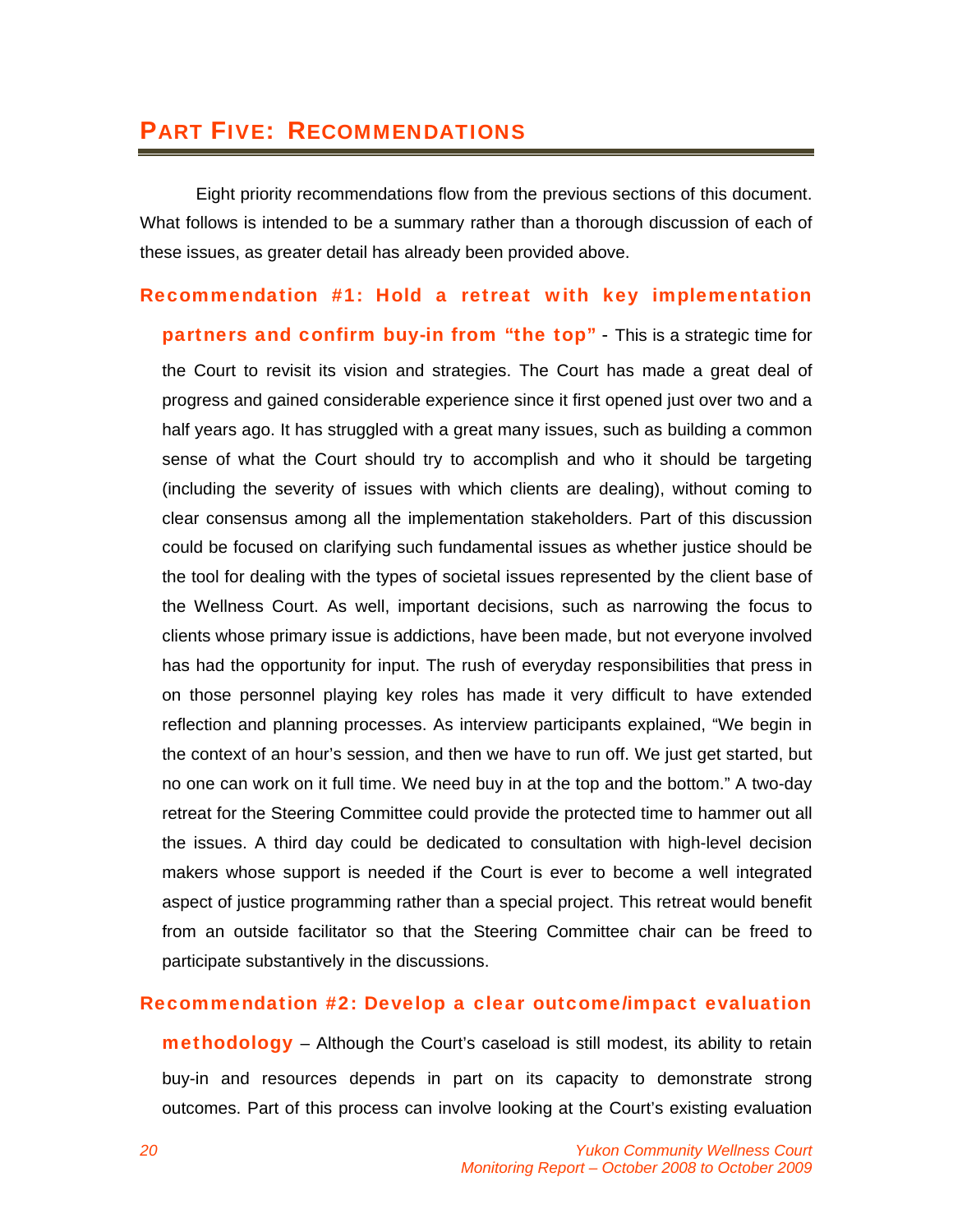framework to determine which aspects of it have been implemented. As well, a considerable body of assessment tools has been developed and not all of them are being used to advantage (e.g. the client exit survey). Other impact evaluation strategies should also be considered. One suggestion was to develop three to five case studies of clients that would provide a basis for doing a cost-benefit analysis.

# Recommendation #3: Define and resource First Nations cultural

contributions to the wellness programming - One step in moving forward in this regard might be to ask the Council of Yukon First Nations to prepare a learning forum event for the Court's key partners related to cultural perspectives and programming. A next step might be to request a working session with the managers and key staff of the justice and health departments of CYFN as well as the Kwanlin Dun and Ta'an Kwach'an First Nations to determine what role they could play in offering services to the Court and the resources they would need to move forward.

## Recommendation #4: Develop a strategy for attracting more

**clients to the Court** – Remand has been suggested as a potential source for more clients. It might be very helpful to have a report exploring gaps in the Court's recruitment process rather than relying on assumptions that defense lawyers are not informing clients about this option or that prospective clients are deterred by the length of time that Wellness Court clients remain under the Court's supervision.

#### Recommendation #5: Aftercare and reintegration programming

development is a key next step - Four clients have already been sentenced and little is in place to support or even track their progress. Even though wellness plan completion may have retained clients under Court supervision for up to two years, many will still not have all the internal and external supports in place to sustain their gains. As well, it is recognized that some clients may have to go through the Court's program more than once (as sometimes happens with the clients of the DVTO Court). A strong aftercare and reintegration program could ensure that clients retain a strong enough connection with an ongoing wellness and personal development journey that they are able to continue to make consistent gains.